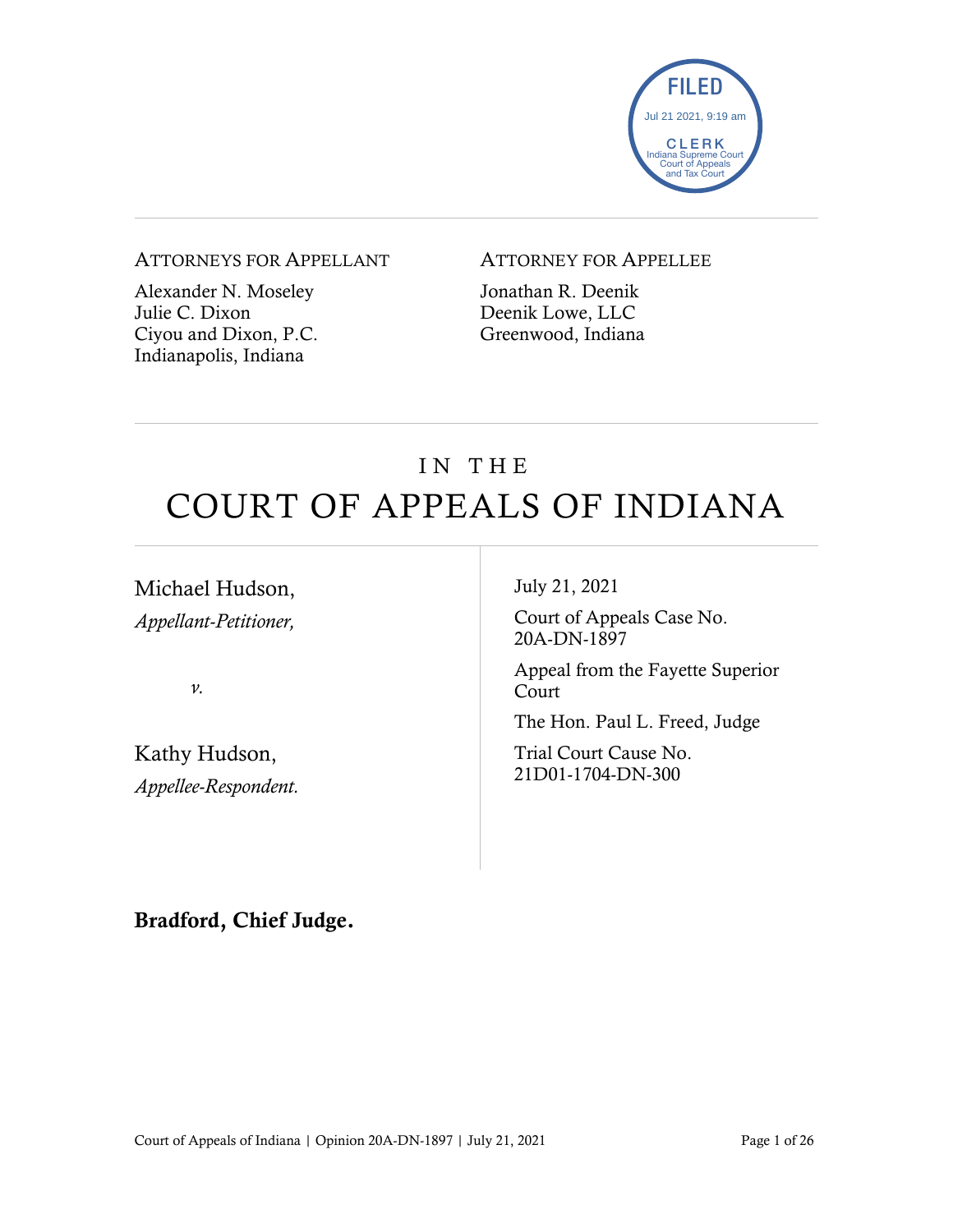# Case Summary

[1] Michael Hudson ("Husband") and Kathy Hudson ("Wife") married in 1990, and Husband filed for dissolution of the marriage in 2017. Both parties brought real estate into the marriage, and more was acquired during it, with the total marital real estate consisting of approximately 700 acres at the time Husband petitioned for dissolution. The marital real estate contained approximately 211 acres of tillable acreage, standing timber, and a marital residence. In the trial court's dissolution order, it, *inter alia*, (1) divided the marital estate equally; (2) ordered the harvesting and sale of the mature timber in the event the parties could not negotiate a division of its value, with the proceeds to be divided equally; and (3) ordered Husband to pay Wife half of the fair market rent for the tillable acreage for the year 2020. Husband contends that the trial court abused its discretion in all three respects. Because we disagree, we affirm.

# Facts and Procedural History

[2] Husband and Wife were married on January 19, 1990, when Husband was forty years-old and Wife was thirty-eight. During the marriage, Husband was primarily employed as a farmer, but also ran an excavating business with his brother for several years. Wife was employed at the Stant factory for the majority of the marriage. Prior to the marriage, Husband owned three separate tracts of land in Fayette County totaling approximately 403 acres. Coming into the marriage, Wife owned a home in Fayette County and eventually sold it, netting approximately \$30,000.00. During the marriage, Husband inherited and was gifted approximately 196 acres of land from his parents. Finally,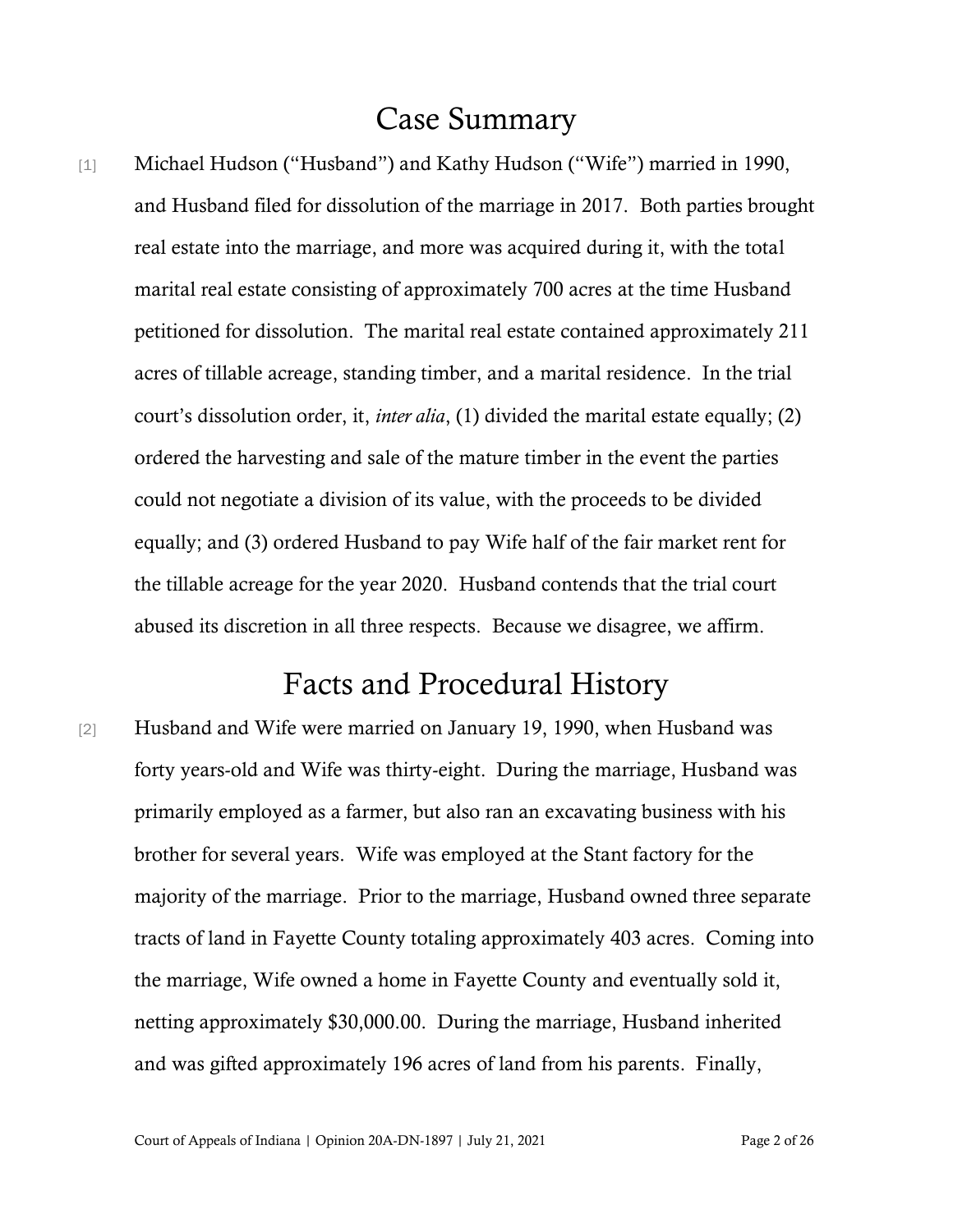during the marriage, Husband contracted to purchase eighty-seven acres and the marital home from his parents.

[3] On April 19, 2017, Husband petitioned for the dissolution of his marriage to Wife. On February 24 and 25, 2020, the trial court held a final hearing on the division of the marital estate. On October 2, 2020, the trial court entered its order, in which it made the following findings and conclusions:

# FINDINGS OF FACT–DIVISION OF MARITAL ESTATE [….]

- 3. During their twenty-seven year marriage, the parties had no children of their own but the parties worked together to help raise, care for and provide for the children each had from prior marriages. Husband's son, Mitch[,] and Wife's daughter, Natalee, were each 11 years of age when the parties married and both lived with the parties from the date of marriage until each of the children were 18 or 19 years of age.
- 4. Husband was 41 years of age when the parties married in 1990 and 70 years of age at the time of the final hearing in 2020. Wife was 38 years of age when the parties married in 1990 and 68 years of age at the time of the final hearing in 2020.

### REAL ESTATE:

- 5. The majority of the marital estate consists of real estate. The marital real estate consists of approximately 700 acres, including the marital residence, a second smaller residence, outbuildings, standing timber, and other improvements.
- 6. Husband owned the following pieces of real estate in Fayette County, Indiana prior to the marriage: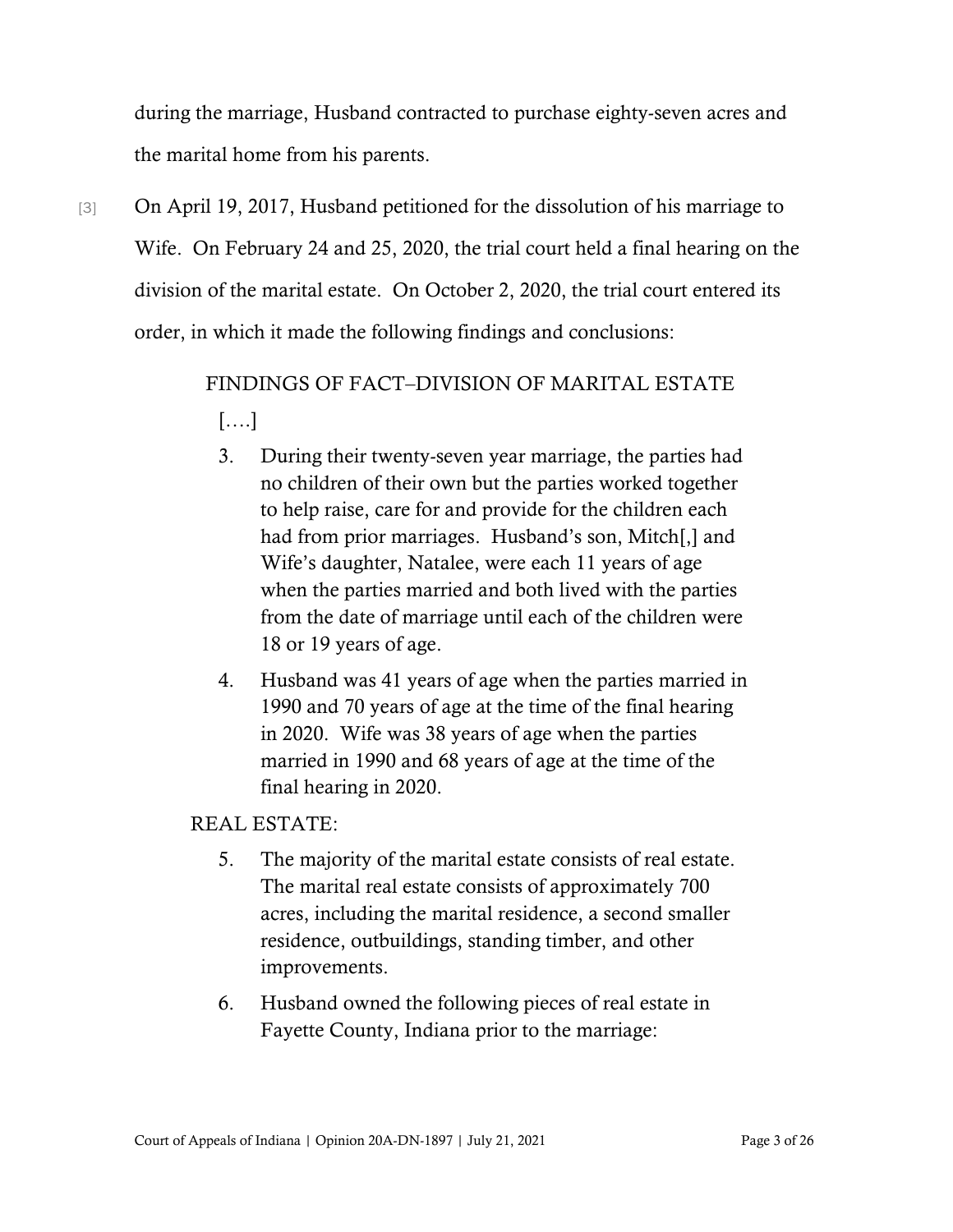- a. A 90-acre tract of land located in Fayette County, Indiana (formerly known as the Thomas place), which Husband purchased for \$13,399 in 1971. Husband owed no money on this real estate as of the date of marriage.
- b. A 239.639-acre tract of land (which consists of an 89.735-acre and a 149.904-acre tract) that Husband began purchasing on land contract from John Bunzendahl. In 1986, Husband took ownership of the Bunzendahl real estate after taking out a \$64,000 loan and mortgage in favor of Central State Bank with an interest rate of 12 1/2 %, thereby paying the remainder of the purchase price to Mr. Bunzendahl's estate. The parties made semi-annual payments of \$4,202.81 for a total of approximately \$21,000 paid on said loan and mortgage from the date of marriage in January 1990 until the debt was refinanced in April of 1992.

In April of 1992, Husband combined the balance of the \$64,000 debt, along with sums owed by Husband to his parents for the purchase of the marital residence and 87 acres, as well as debt Husband's parents owed on a[n] approximately 196-acre tract of land (which was later purchased by the parties from Husband's family after the death of Husband's [mother]). The combination of these obligations resulted in a new mortgage and loan in the amount of \$180,000.00 on April 24, 1992. At the time of the refinancing in April of 1992, the balance of the \$64,000 loan taken out by Husband in 1986 was \$61,991.

Husband, Wife, and Husband's parents were all liable on the April 24, 1992, \$180,000 note, which included a lower annual interest rate of 8.875%, and required annual payments of \$22,182.03. The parties made payments totaling \$199,638 on the \$180,000 note from its inception in April of 1992 through February 27, 2002, at which time the \$180,000 debt was down to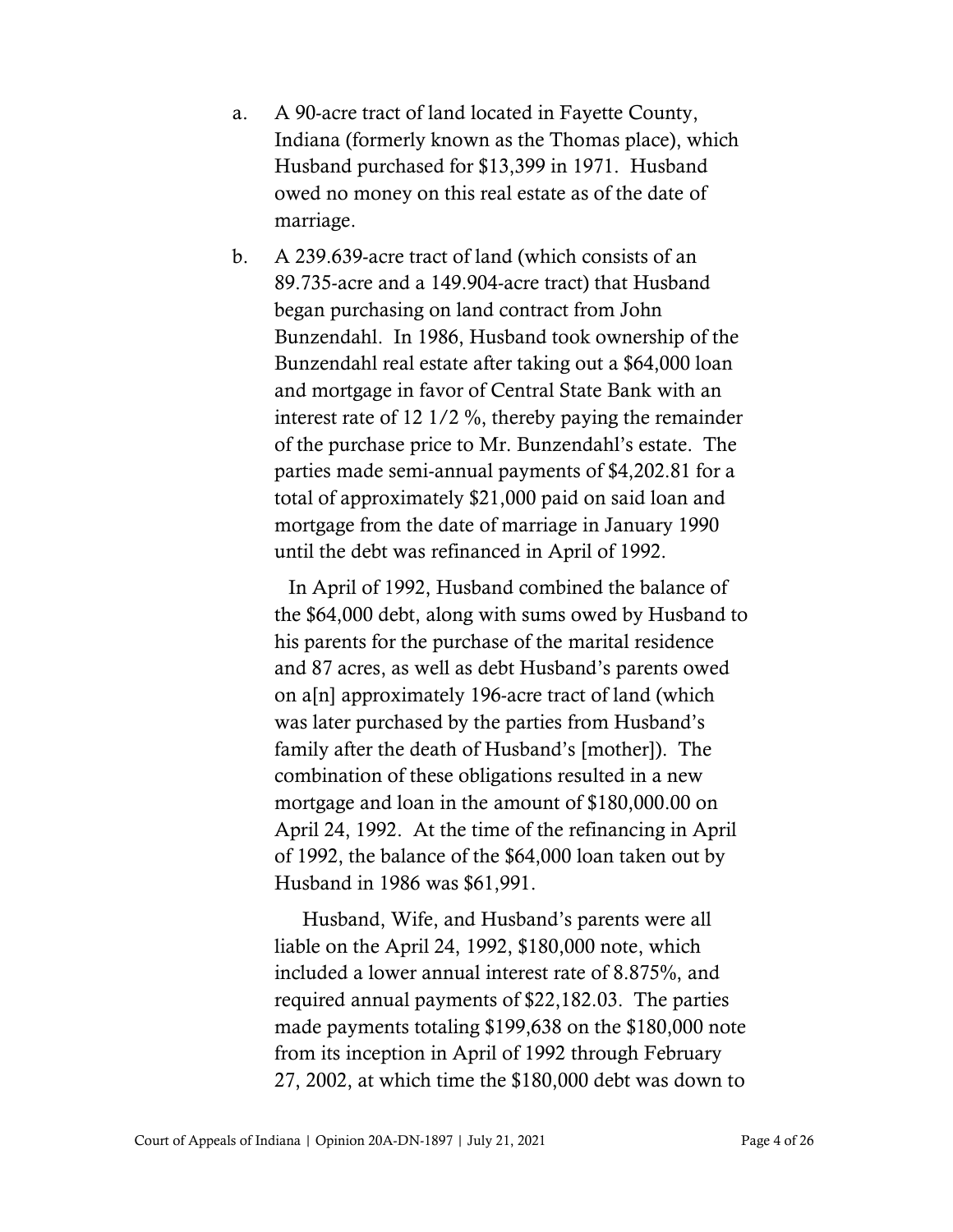\$100,105.63 and was refinanced into two new loans/mortgages for the amounts of \$185,000 and \$25,000 respectively. The parties paid on both of these notes/mortgages until November 24, 2004, when these debts were refinanced into a \$240,000.00 loan and mortgage, which was taken out at the same time that Husband purchased the approximately 196-acre tract of real estate from his family. The parties made payments totaling \$324,507 on the \$240,000 note until it was paid in full on April 24, 2015.

- c. A 73.099-acre tract of land which Husband purchased for \$22,000 on February 1, 1989, less than a year prior to the parties' marriage. This real estate was later deeded to Husband and Wife at the same time that the parties received a \$40,000 loan to pay off a co-op farm bill. The \$40,000 was paid and the lien released in 2013.
- d. The fair market value of these three pieces of real estate, totaling 402.738 acres, as of the date of the parties' marriage in January of 1990 was \$201,500.00. The value of this same real estate, as of the parties' date of legal separation in April of 2019, was \$950,000.00.
- 7. Husband acquired two more pieces of real estate in his name during the parties' marriage, those being specifically described as follows:
	- a. Husband obtained the marital residence and 87 acres (also referred to as the Perkins place), which he contracted to purchase from his parents in March of 1975 for the purchase price of \$91,350. The contract also required Husband to pay the balance of what Husband's parents owed on the approximately 196-acre tract that they later deeded to Husband. As such, Husband agreed to pay, to his parents, the sum of \$124,000.00, payable at an annual rate of \$10,639.61 until paid in full. On April 24, 1992, Husband's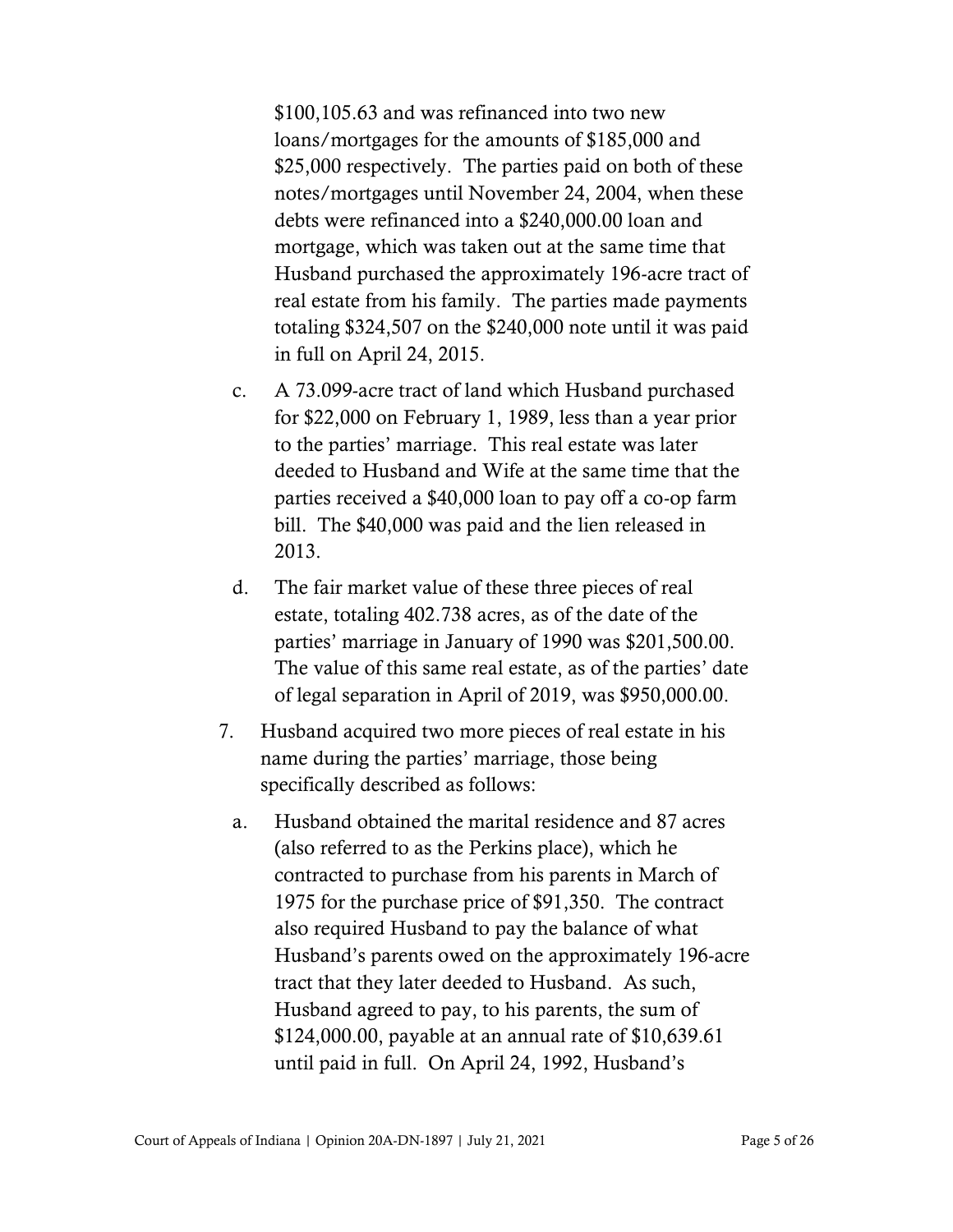parents deeded him the house and 87 acres. This occurred on the same day that Husband, Wife and Husband's parents all took out a note for the sum of \$180,000.00. The history of that note is set forth in paragraph 4(b) above.

b. Husband also acquired approximately 196 acres after his mother's death in 2001. Husband's mother owned a 1/2 interest in the 196 acres at the time of her death, which she left 1/2 each to Husband and his brother, Earl. Husband purchased Earl's 1/4 interest for the sum of \$75,000 in November of 2004. At that same time Husband's father deeded Husband his 1/2 interest, thereby resulting in Husband obtaining sole title to said acreage.

The court finds that the 1/4 interest that Husband received from his [mother] after her death and the 1/2 interest that Husband received from his father in 2004 were in the form of inheritance and gifts from Husband's family and shall [be] considered as such by the Court in this matter.

- c. The fair market value of the 87 acres and marital residence, as of the date of the parties' marriage, was \$124,000.
- d. The fair market value of the approximately 196 acres, as of October of 2001, was \$300,000.00.
- e. The combined fair market value of both of these pieces of real estate, totaling approximately 286 acres, as of the date of legal separation is \$1,100,000.00.
- 8. Wife owned a home and real estate, also in Fayette County prior to the marriage, which was also encumbered by a mortgage. Wife rented the real estate out and received rental income in an amount sufficient to pay the monthly mortgage payments, insurance and real estate taxes for that real estate. After the parties were married approximately six years, Wife sold the real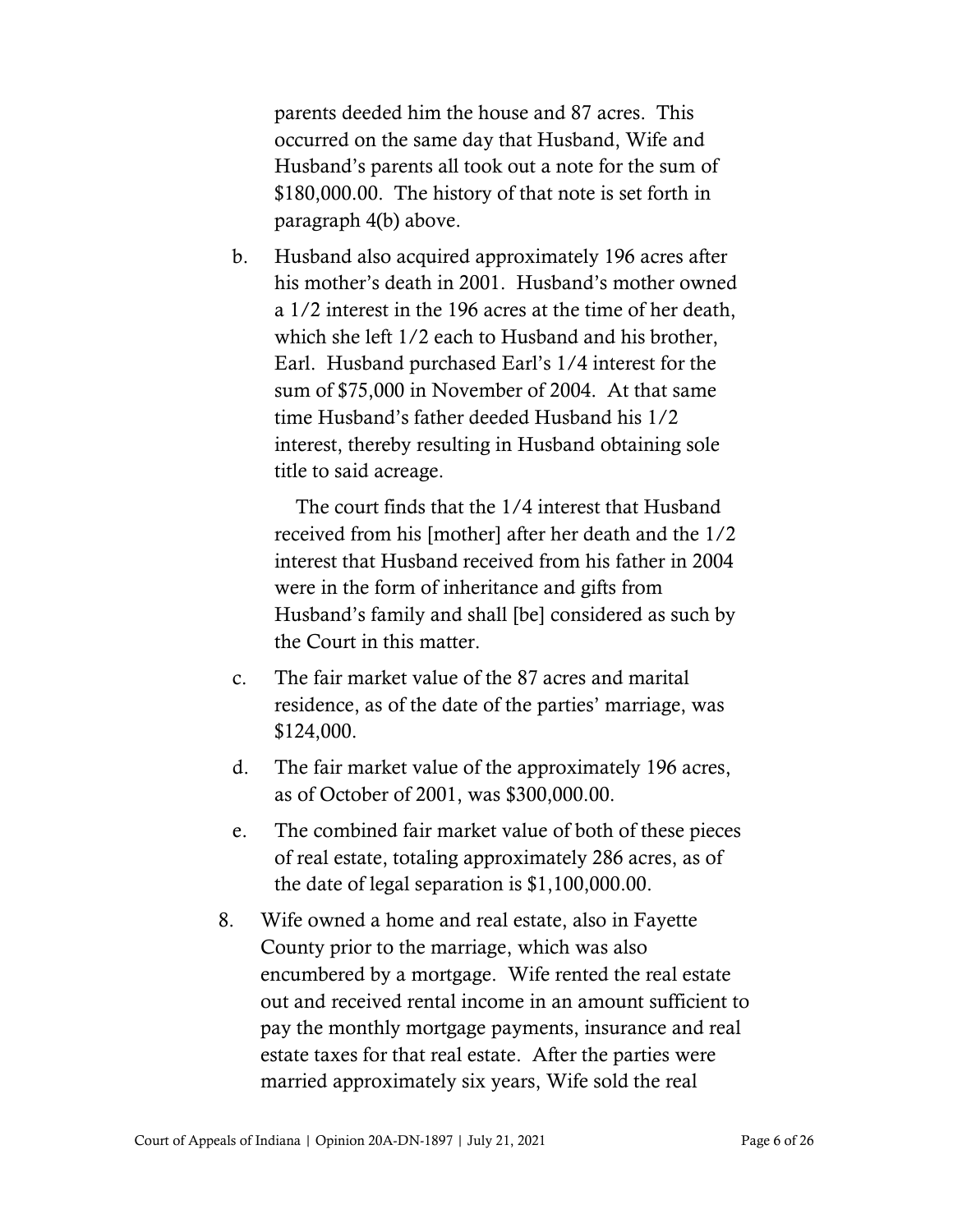estate in 1996; thereby receiving approximately \$30,000 profit from the sale. The sum of \$10,000, derived from those profits, was used to pay the farm debt and the remaining \$20,000 was invested into the marital estate.

- 9. While there was no debt encumbering the marital real estate as of the date of legal separation, there were two open lines of credit encumbering 149.904 acres of the 239.639-acre tract. Per records of FCN Bank dated November 2019, there remained open a \$50,000 line of credit through FCN Bank with a \$0 balance and also a \$70,000 line of credit through FCN Bank with a \$30,000 balance. Husband confirmed that he borrowed the \$30,000 after the date of legal separation and that that amount was owed as of the date of the hearing.
- 10. By stipulation, memorialized in the October 2017 Provisional Order, Husband has had temporary, exclusive possession of the farmland, farm equipment and farm tools, farm buildings, and farm vehicles.
- 11. By Provisional Order, Husband received temporary exclusive possession of the farm house and marital residence on January 6, 2018.
- 12. Following the February 24 and  $25<sup>th</sup>$  hearing and this court's preliminary ruling that the marital estate would be divided equally, Wife filed a Petition requesting that Husband be ordered to pay her for 50% of the fair market rental value of the tillable marital real estate for 2020.
- 13. The parties stipulated that the marital real estate has value, in addition to the appraised value, by virtue of its standing timber which the parties stipulated had no less value than \$60,000.00. Husband had the timber on the real estate harvested in 1988–1989, just prior to the parties' marriage, and received approximately \$140,000 for the timber at that time. Wife testified that Husband said it would be ready to timber again in 20–25 years and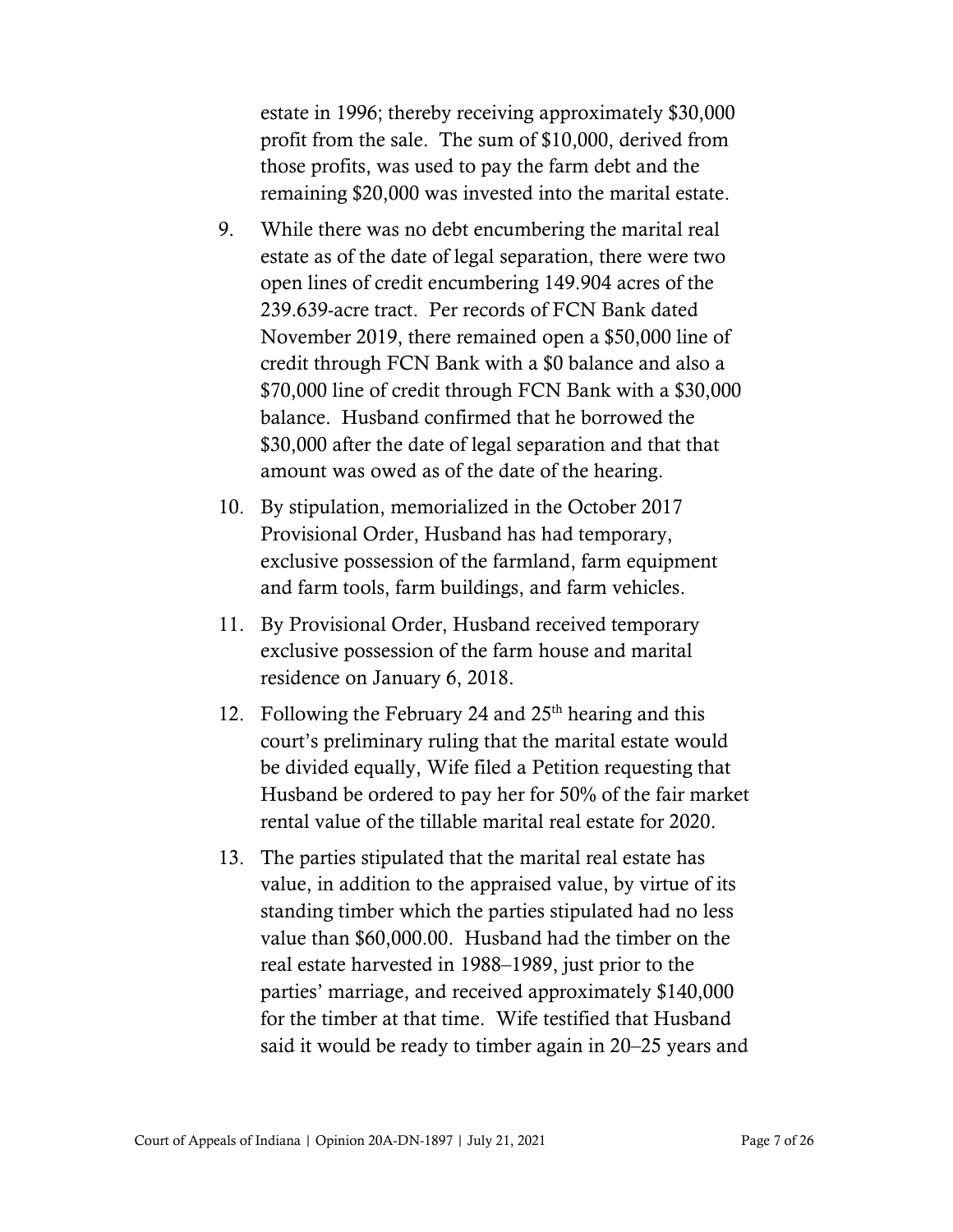that harvesting it at that time would provide a nice nest egg in the approximate amount of \$280,000.

- 14. Wife requested that the real estate be timbered before any sale of the real estate to maximize the value of the marital estate.
- 15. There is a family cemetery located on the marital real estate in which Wife's mother is buried.

[….]

### BANK ACCOUNTS

- 20. The FCN farm account, which is in Husband's sole name, had a balance of \$34,621.50 as of the date of legal separation. All income from the farming and septic/excavating endeavors was deposited into this account, which was primarily used to pay the farming and septic/excavating business expenses, as well as monthly payments on the various loans and mortgages and any other assets that could be depreciated under these businesses.
- 21. During the marriage, the parties discussed from which account certain expenses would be paid prior to doing so.
- 22. The parties had a joint bank account through Union Savings and Loan which had a balance of \$1,700.38 as of the date of legal separation. Wife was the only party to contribute to this account during the marriage, with said contributions derived from her income from Stant, her side jobs, and her retirement monies. This account was primarily used for the non-business and non-tax deductible related marital expenses, including improvements to the home, utilities for the home, groceries, maintenance on the home, clothing and personal items for the parties and their children, fuel, and expenses and gifts for both parties' children and grandchildren.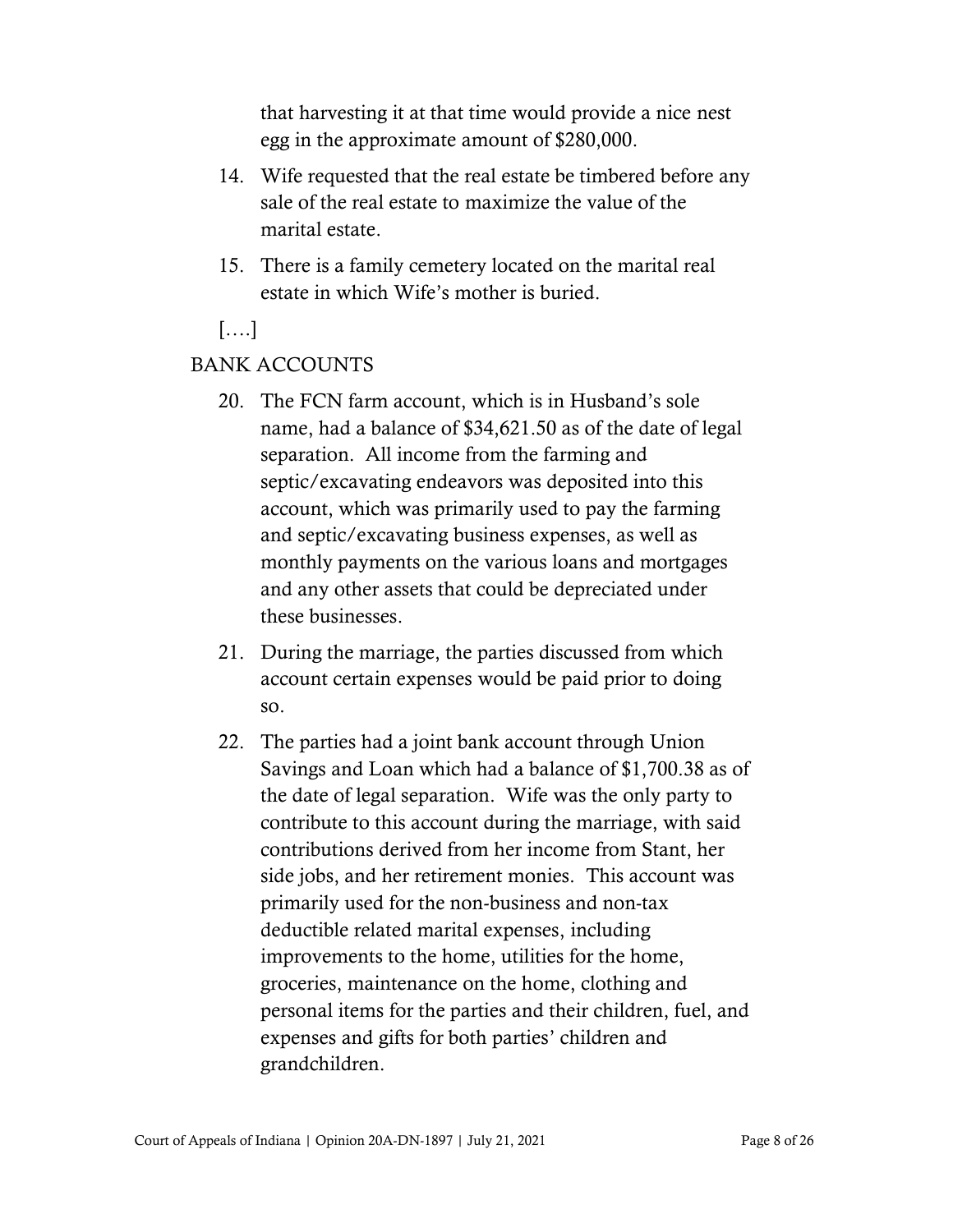### RETIREMENT

- 23. Wife cashed in \$136,093.35 of her 401(k) retirement during the marriage, leaving her with a 401(k) valued at \$133 as of the date of legal separation.
- 24. Wife began receiving a monthly pension from her lifetime employer, Stant, on July 2, 2011, in the amount of \$345.14. Wife is eligible to receive this sum for the duration of her life.

#### **DEBTS**

- 25. The parties owed no debts as of the date of legal separation other than the debt on the RAV4 that has since been paid by [W]ife.
- 26. Two lines of credit remain open at FCN bank, with neither having a balance on the date of legal separation. However, Husband borrowed against one of the lines of credit during the pendency of these proceedings, with said debt having a November 2019 balance of \$30,000.
- 27. Wife worked full time at the Stant factory for over ten years prior to the marriage and throughout the 27-year marriage. In addition, Wife worked several part-time jobs at various times during the marriage, worked on the parties' farm throughout the marriage and also helped with the septic and excavating company that Husband and his brother owned for approximately 12-13 years of the marriage.
- 28. Wife would also volunteer to be laid off from her employment at Stant during summer and harvest times when she was needed to help with the septic and excavating work as well as the farm work.
- 29. Husband has farmed the majority of his life and also worked a full time job at D&M (later known as Frigidaire) from 1971 until shortly after the parties married. After leaving his factory job, Husband continued farming and also owned and operated a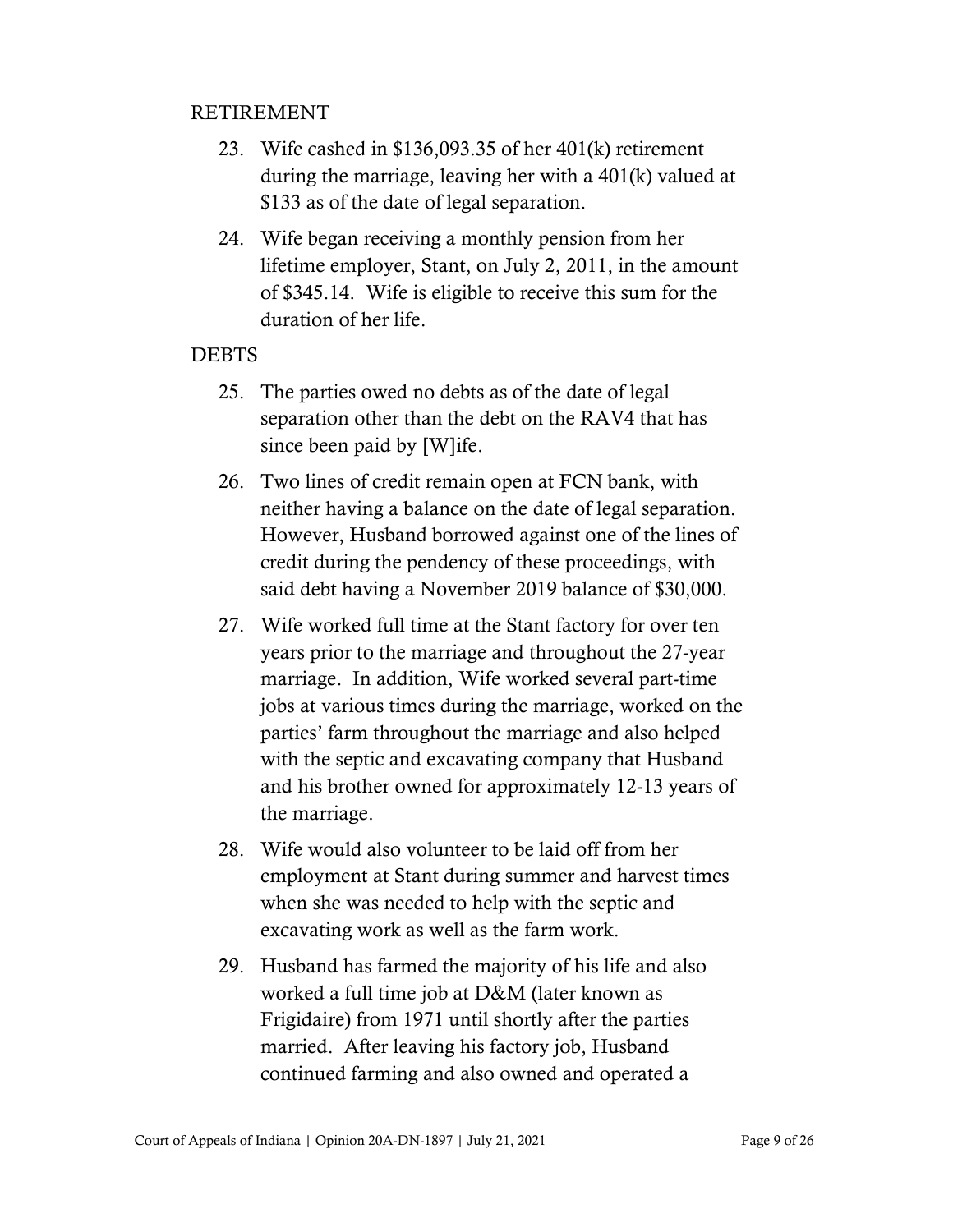septic/excavating business with his brother for approximately 12 years of the marriage.

- 30. Husband took time to eat out for breakfast and lunch every day.
- 31. Husband received approximately \$32,205 of W-2, cattle and retirement income during the marriage.
- 32. The farm incurred a net loss of over \$275,000 over the 27 year marriage.
- 33. The parties received approximately \$68,500 profit from the septic/excavating business over the 12 years.
- 34. Wife received approximately \$646,000 of W-2 income during the marriage.
- 35. Wife cashed in approximately \$136,100 of her retirement during the marriage.
- 36. Wife received approximately \$35,500 in unemployment income during the marriage.

## CONTRIBUTION TO THE MARITAL ESATATE and FAMILY

- 37. The parties held two bank accounts during the marriage. The FCN account was Husband's account prior to the marriage and remained in Husband's sole name throughout the marriage. The Union Savings and Loan (USL) account was [W]ife's account prior to the marriage, but became a joint account during the marriage.
- 38. The FCN account was known as the business account and all income from the farm and the septic/excavating business was deposited into this account. Most, if not all, business-related expenses, mortgage payments, real estate taxes and homeowners and business-related insurance was paid out of the business account as well as other items that could be depreciated or deducted for income tax purposes.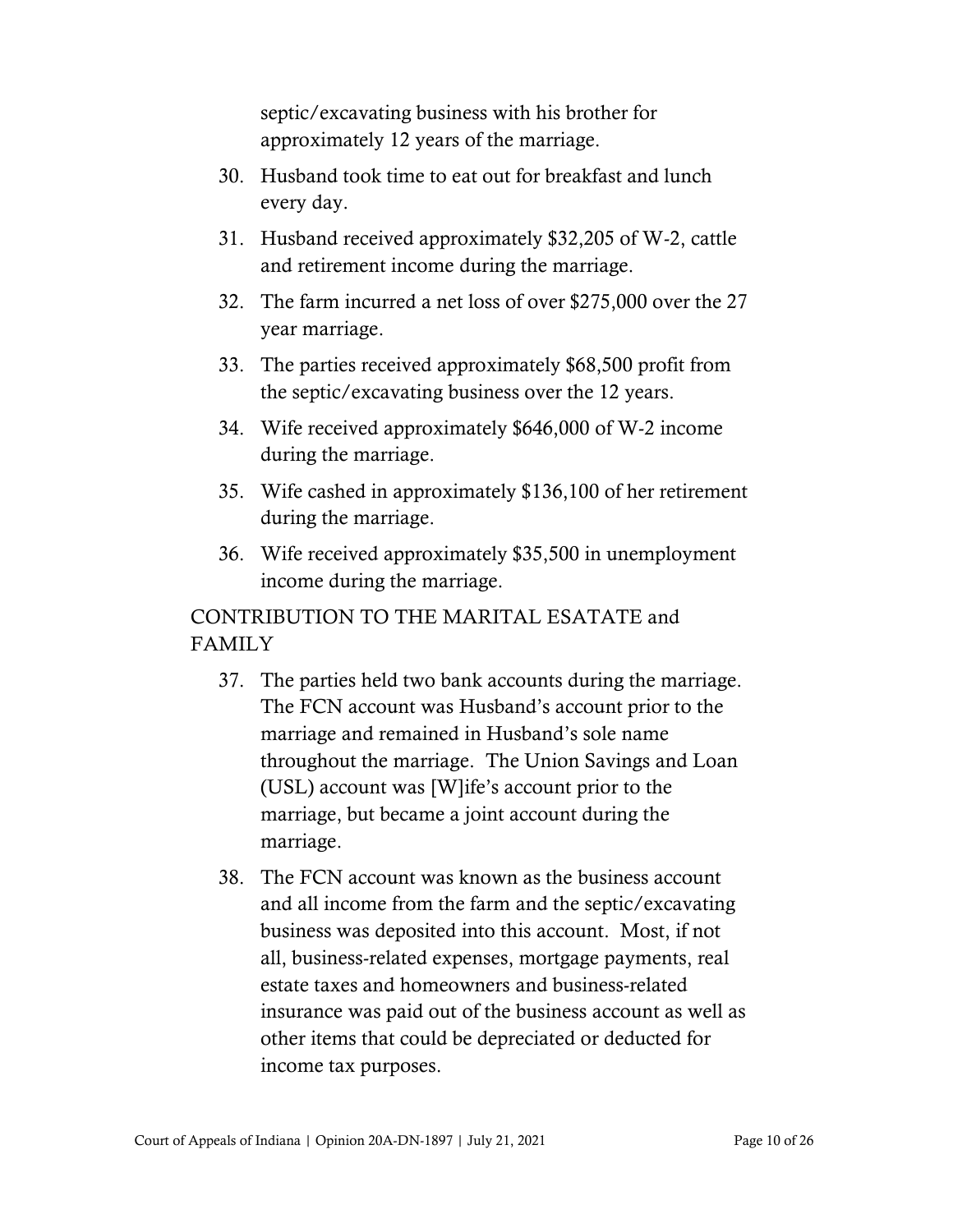- 39. All of Wife's income from her employment, side jobs, and retirement was deposited into the joint USL account.
- 40. The parties divided the income tax refund equally between the FCN account and the Union and Savings Loan account most years.
- 41. During the marriage, [W]ife paid the utilities, water softener, phone, groceries, cleaning supplies, toiletries, household expenses, furniture, and every day necessities out of the USL account. Wife also paid the children's lunch money and school/extra-curricular expenses out of the USL account. Wife purchased the family's clothing, shoes, gifts and the day-to-day necessities with the funds from the USL account. The gas and insurance for the vehicles, other than the farm truck, were also paid with the funds from the USL account. The majority of all of the families' Christmas, Easter, and birthday gifts were paid with funds from the USL account.
- 42. The furniture, curtains, appliances and household items were mostly, if not entirely, paid with funds from the USL account.
- 43. Wife made substantial improvements to the marital residence during the marriage. The cost of the majority of the improvements to the marital residence was paid from the USL account. These improvements included replacing the roof, siding, windows, dry wall, ceilings, flooring, doors, along with repainting the entire house and purchasing a com stove to save on utilities.
- 44. The parties discussed and agreed to pay approximately \$10,000 for Mitch's attorney fees and approximately \$10,000 for Natalee to attend rehabilitation for an eating disorder out of the marital bank accounts.
- 45. Wife maintained health insurance on Husband and the family through her employment at Stant for the duration of the marriage, premiums for which were withheld from her Stant income.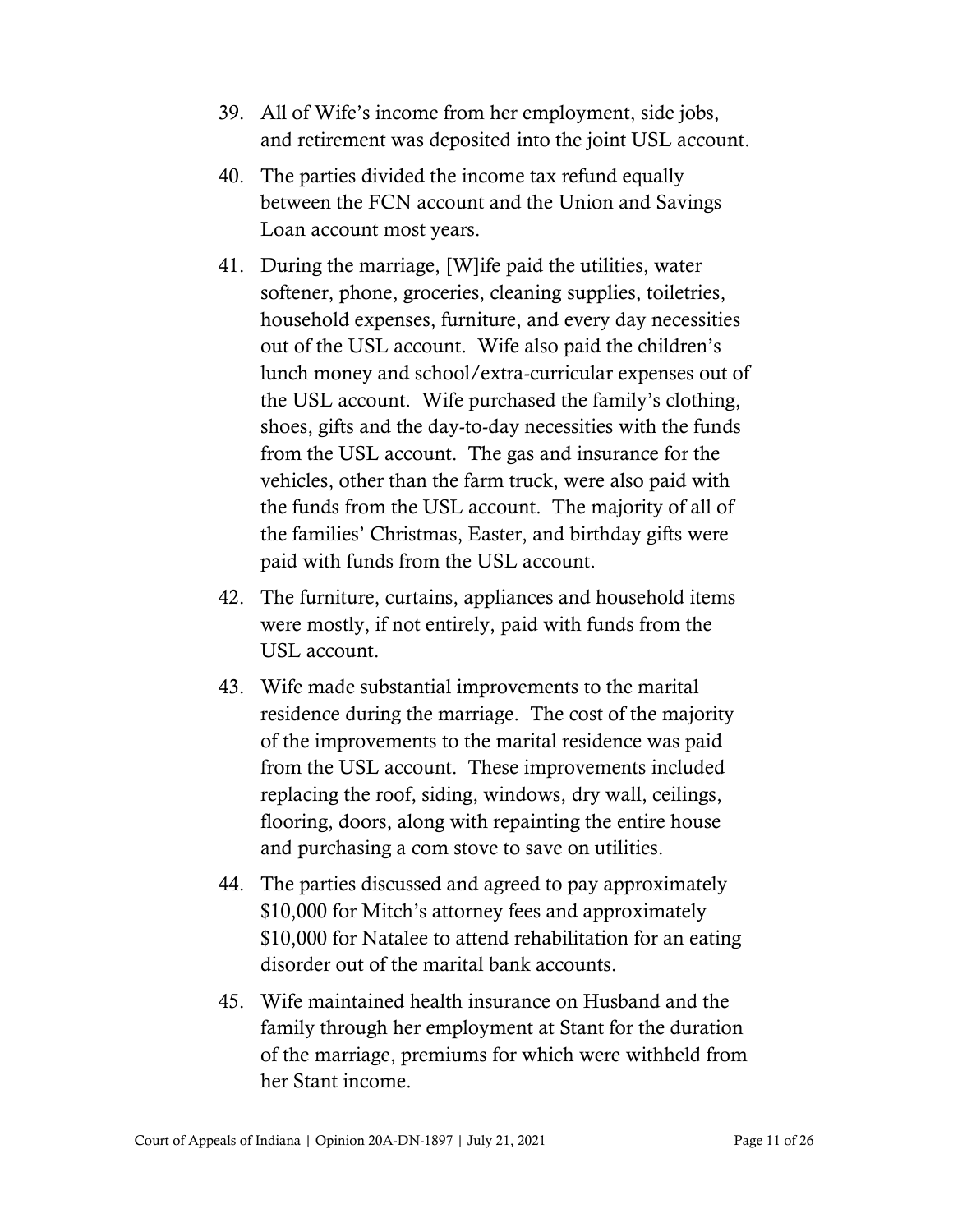- 46. Husband was primarily responsible for the farm work during the marriage. However, Wife assisted in the farm tasks when she was not working her other jobs by cleaning the farrowing house and caring for the sows and piglets. Wife also helped unload grain while Husband harvested the grain, and Wife and her family were involved in growing and/or harvesting the tobacco and hay during the marriage.
- 47. Wife was primarily responsible for the cleaning, cooking, laundry, gardening and upkeep of the marital residence, as well as caring for and transporting the parties' minor children, Mitch and Natalee, to and from activities. Husband assisted in these tasks at times.
- 48. Wife also assisted with the septic/excavating business both by working onsite and running errands for the business.

## POST LEGAL SEPARATION INCOME VERSUS EXPENSES

- 49. Husband began collecting social security off of Wife's earnings during the marriage and continued collecting until he turned 70 in February of 2019. This permitted Husband to collect income from Wife's efforts, while waiting and maximizing his own social security benefits. At the time of the 2020 hearing, Husband was receiving approximately \$ 1,900/month in social security income.
- 50. Wife continued to work full time at Stant throughout the pendency of these proceedings bringing home between \$200 and \$500 per week.
- 51. Wife continued to receive pension payments in the amount of \$345.15 per month from the date of legal separation with said payments totaling \$14,496.30 from April, 2017 to October, 2020. Husband is entitled to 50% or \$7,248 of said amount.

[….]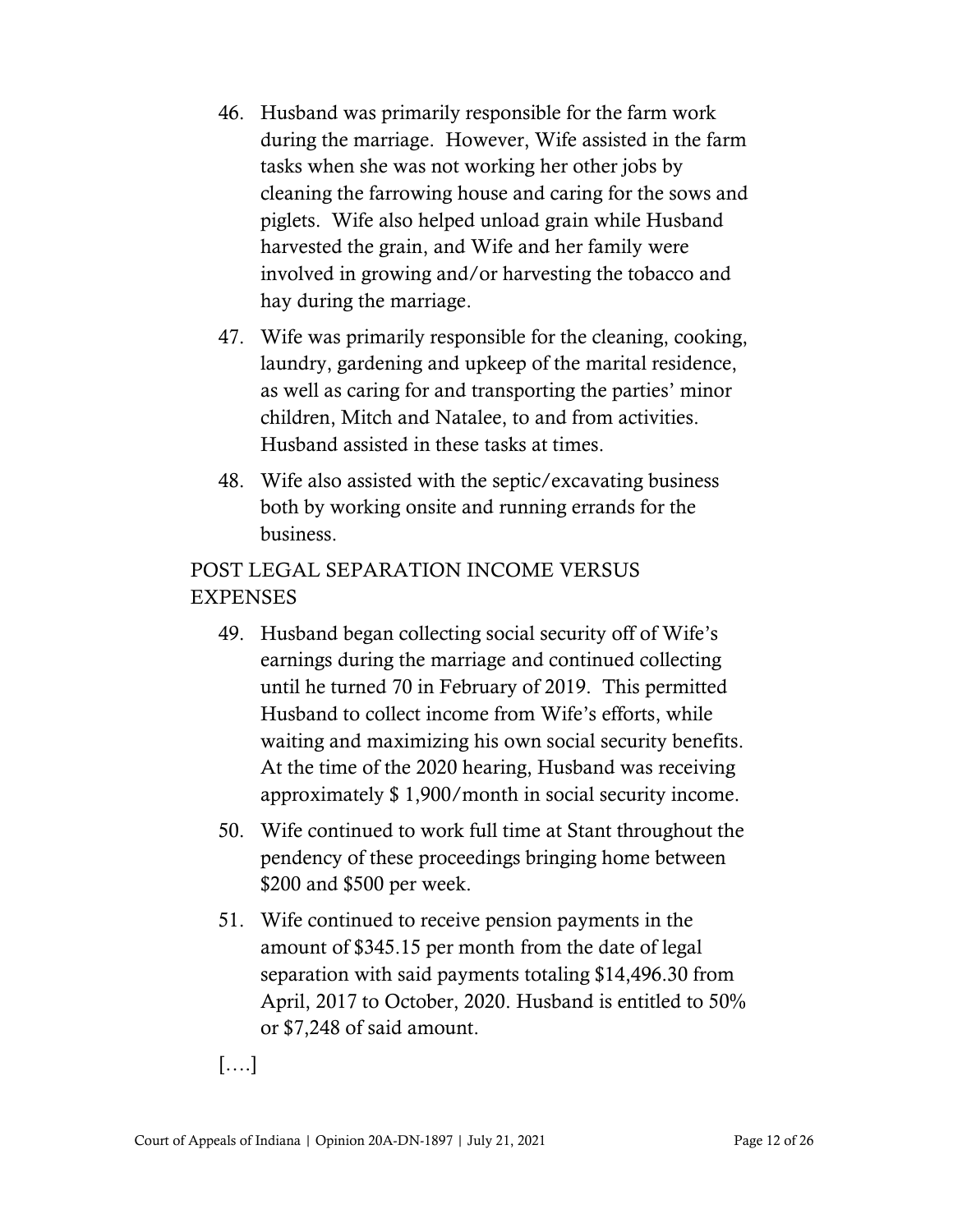## CONCLUSIONS OF LAW

[….]

- 60. The court recognizes and considers the assets that each party owned and brought into the marriage and takes the same into consideration.
- 61. The court recognizes and considers that the approximately 196 acres that was deeded to Husband by his [mother]'s estate, his brother and his Husband were only partially purchased by the parties during the marriage and that the rest was in the form of a gift and inheritance from Husband's parents.
- 62. The court recognizes and considers that the parties were married for twenty-seven years and during that time assisted in raising each other's children.
- 63. The court recognizes and considers the debt that each party brought into the marriage as well as the means and process by which each debt was satisfied during the marriage. The court takes into consideration the amount that was paid toward these debts during the marriage, including the portion of those payments that went toward interest throughout the marriage.
- 64. The court takes into consideration Husband's testimony that he was the only one who made deposits into the FCN account in his sole name through proceeds from the farm and the septic/excavating businesses and that all payments toward the farm debts and real estate taxes were paid by him out of the FCN account.
- 65. The court takes into consideration Wife's testimony that she also made some payments toward the farm debt and real estate taxes out of the joint account during the marriage. In addition, the court takes into consideration testimony that Wife used the funds from the joint USL account, which contained only income acquired by her through her multiple means of employment/work and by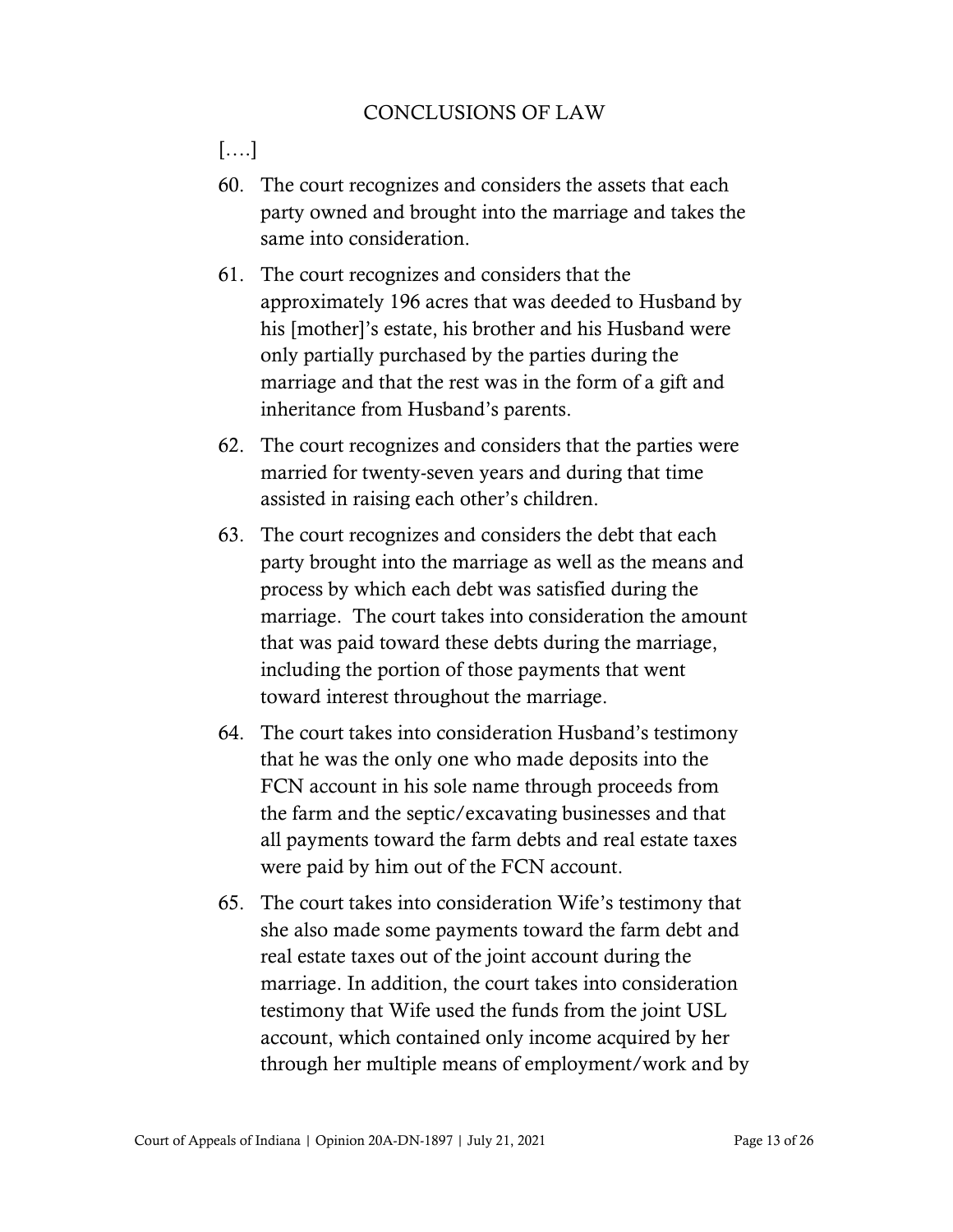cashing in her retirement, to pay the utilities for the marital residence, the groceries, health insurance premiums, clothing, toiletries and other essential items for the entire family, including Husband and his son who lived with the parties during the marriage.

- 66. The court takes into consideration that income from Wife's retirement was used to make substantial improvements to the marital residence during the marriage.
- 67. The court takes into consideration the information provided by the parties' tax returns for the duration of the 27 year marriage, including the financial income that each of the parties contributed during the course of the marriage.
- 68. The court takes into consideration Wife's age and her continued work at a local factory well past normal retirement age.
- 69. The court considers that Wife would have had substantial retirement assets but for her cashing in over \$136,000 of Stant retirement during the parties' 27 year marriage, leaving a 401(k) worth less than \$400 and a pension of only \$345/month at the time Husband filed for divorce.
- 70. The court considers that, prior to the parties' marriage, Husband had worked full time outside of the home, while also performing his farming duties but that Husband left his full time employment approximately one year after the parties were married.
- 71. After considering all evidence, the court finds that no factors presented are sufficient to warrant a deviation of the presumed 50/50 division of the marital estate. As such, the court marital estate shall be divided equally between the parties.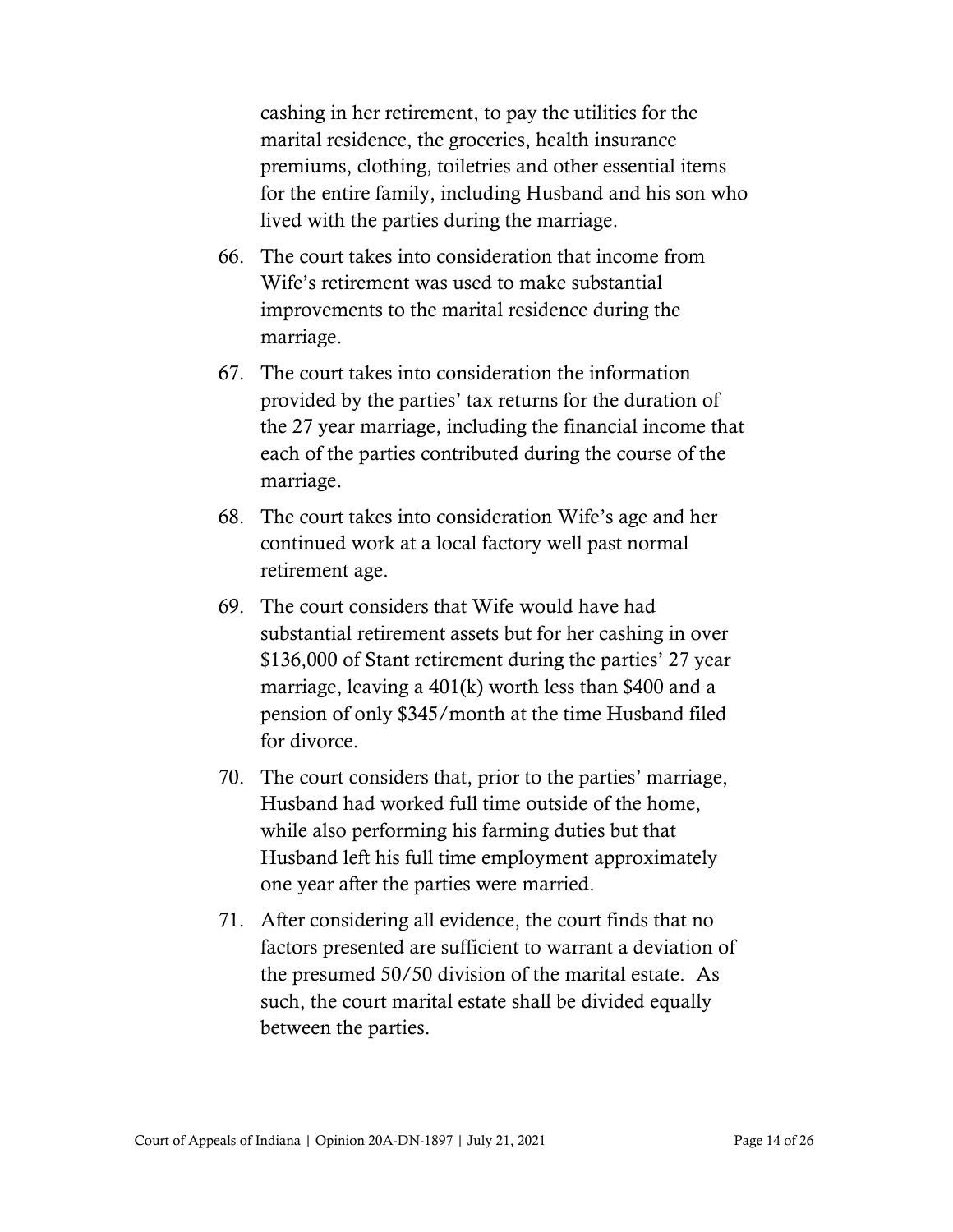- 72. The court orders the parties to cooperate to have the mature timber on all of the marital real estate harvested and the proceeds therefrom divided equally, unless the parties are able to negotiate a fair division of the timber values without harvesting.
- 73. Other than the mature timber which is to be harvested as set forth above, Husband shall be granted sole and exclusive ownership and possession of the marital residence and 87 acres located at 1694 W. Columbia Road, Connersville, Indiana, as well as the approximately 196 acres that he received from his family in 2004. The court further finds the value of this real estate to be \$1,100,000.00 as of the date of legal separation, as stipulated at trial.
- 74. Other than the mature timber which is to be harvested as set forth above, Wife shall be granted sole and exclusive ownership and possession of the rest of the marital real estate, which consists of the 90-acre, 238.639-acre and 73.099-acre tracts of land. Husband is ordered to remove any encumbrances, including lines of credit, loans, mortgages etc., from this land within fifteen (15) days of this Order. The court finds the fair market value of this real estate to be \$950,000.00 as of the date of legal separation, as stipulated at trial. Husband is further ordered to execute and deliver to counsel for Wife, within fifteen (15) days of this Order, deeds conveying all of his interest in said real estate to Wife. This is to be done prior to any hearing or agreement on the cultivation of the timber on all marital real estate.

## [….]

82. Husband shall pay to Wife the sum of \$128,187.19 to equalize the division of the marital estate within sixty (60) days of this Order. […] This amount shall constitute a judgment against Husband and all real estate and assets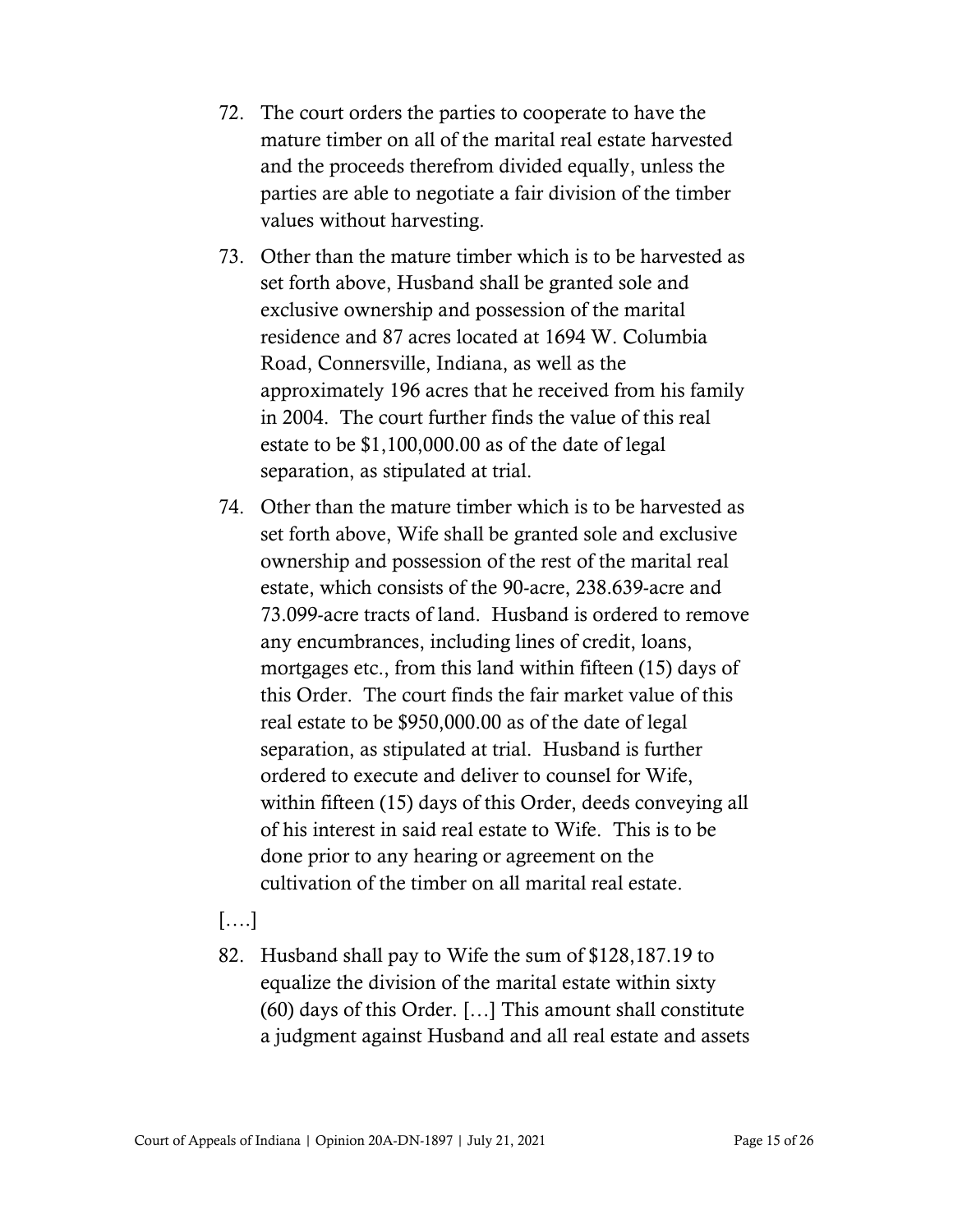in his name and shall accrue interest at the statutory rate of 8% per annum from the date of this Order.

[….]

85. The court grant[]s Wife's request that Husband be required to pay her 1/2 of the fair market rental value of the 211.34 tillable acres contained within the marital estate after adjusting for 2020 real estate taxes and insurance owed and/or paid on the tillable acreage. The court finds that the 2020 fair market [rental] value of the tillable real estate is \$41,150.05.

Appellant's App. pp. 15–21, 23–26.

# Discussion and Decision

[4] Indiana Code section 31-15-7-5 provides as follows:

The court shall presume that an equal division of the marital property between the parties is just and reasonable. However, this presumption may be rebutted by a party who presents relevant evidence, including evidence concerning the following factors, that an equal division would not be just and reasonable:

(1) The contribution of each spouse to the acquisition of the property, regardless of whether the contribution was income producing.

(2) The extent to which the property was acquired by each spouse:

(A) before the marriage; or

(B) through inheritance or gift.

(3) The economic circumstances of each spouse at the time the disposition of the property is to become effective, including the desirability of awarding the family residence or the right to dwell in the family residence for such periods as the court considers just to the spouse having custody of any children.

(4) The conduct of the parties during the marriage as related to the disposition or dissipation of their property.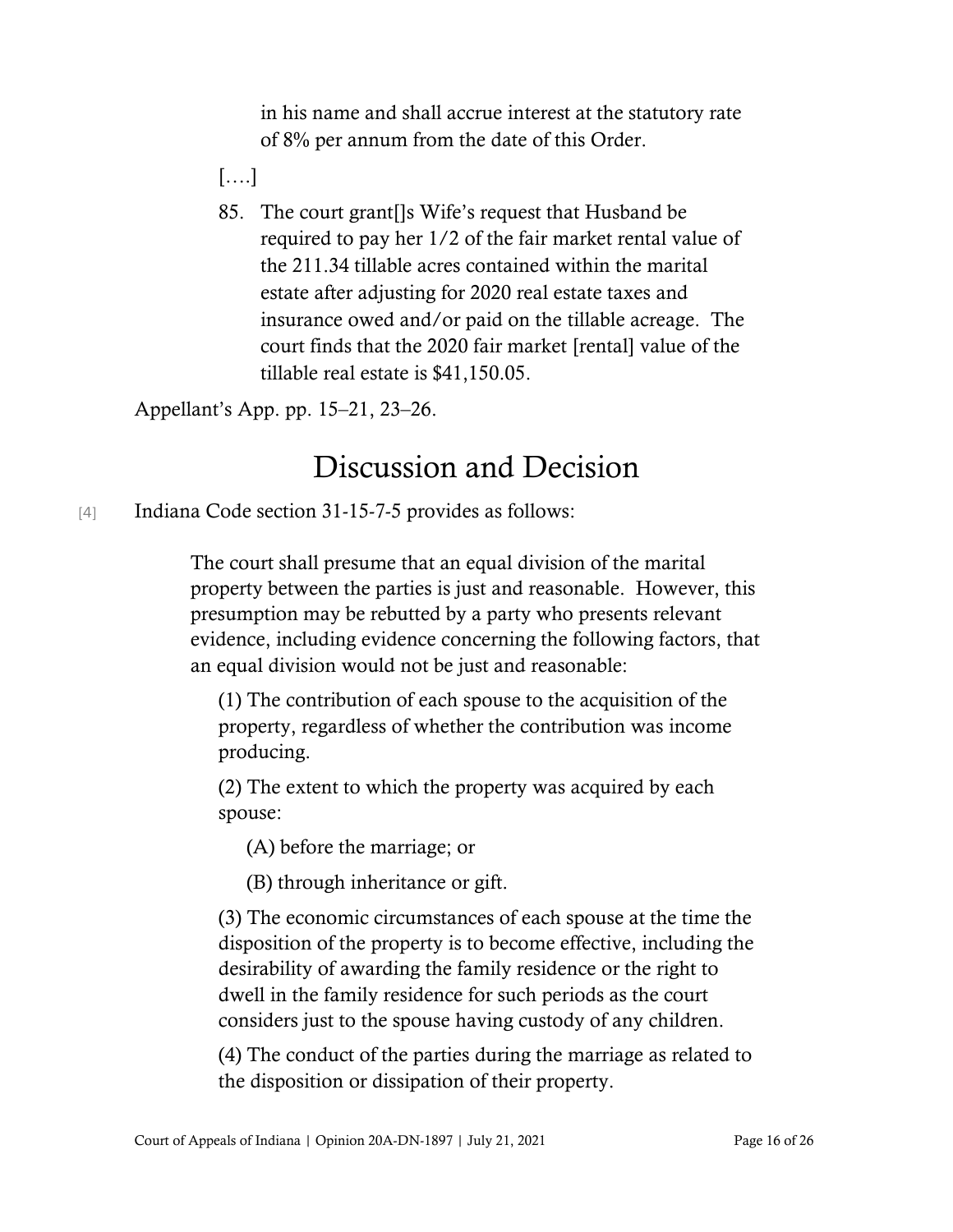(5) The earnings or earning ability of the parties as related to:

(A) a final division of property; and

(B) a final determination of the property rights of the parties.

[5] "Subject to the statutory presumption that an equal distribution of marital property is just and reasonable, the disposition of marital assets is committed to the sound discretion of the trial court." *Augspurger v. Hudson*, 802 N.E.2d 503,

512 (Ind. Ct. App. 2004).

An abuse of discretion occurs if the trial court's decision is clearly against the logic and effect of the facts and circumstances, or the reasonable, probable, and actual deductions to be drawn therefrom. An abuse of discretion also occurs when the trial court misinterprets the law or disregards evidence of factors listed in the controlling statute. The presumption that a dissolution court correctly followed the law and made all the proper considerations in crafting its property distribution is one of the strongest presumptions applicable to our consideration on appeal. Thus, we will reverse a property distribution only if there is no rational basis for the award and, although the circumstances may have justified a different property distribution, we may not substitute our judgment for that of the dissolution court.

*Id*. (cleaned up).

[6] Finally, because Husband had the burden to establish that an unequal division

was warranted, he appeals from a negative judgment.

A judgment entered against a party who bore the burden of proof at trial is a negative judgment. On appeal, we will not reverse a negative judgment unless it is contrary to law. To determine whether a judgment is contrary to law, we consider the evidence in the light most favorable to the appellee, together with all the reasonable inferences to be drawn therefrom. A party appealing from a negative judgment must show that the evidence points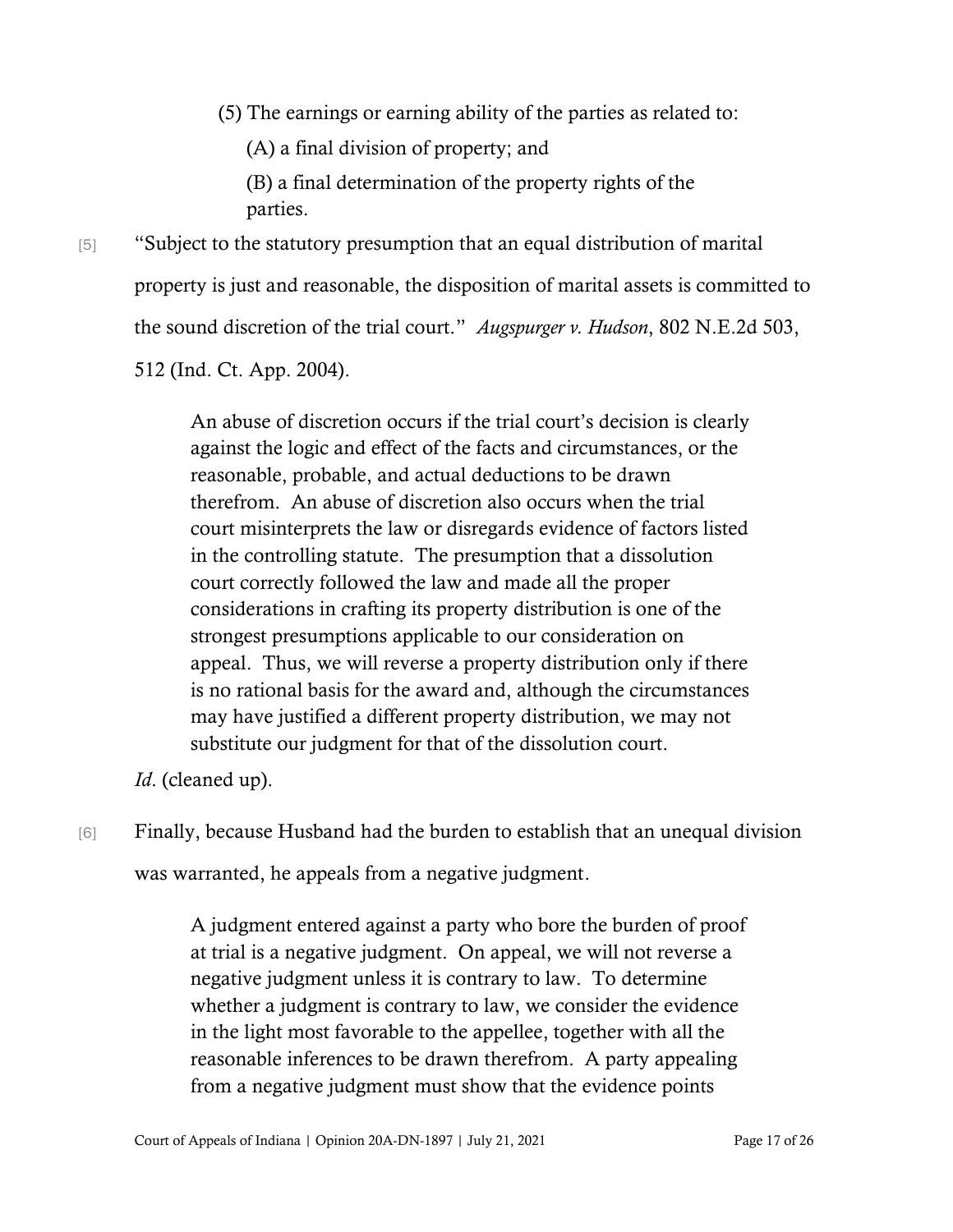unerringly to a conclusion different than that reached by the trial court.

*Smith v. Dermatology Assocs. of Fort Wayne, P.C.*, 977 N.E.2d 1, 4 (Ind. Ct. App. 2012) (citations omitted). Husband contends that the trial court abused its discretion in ordering an equal division of the marital estate, ordering the parties to harvest the mature lumber on the marital property, and awarding Wife half of the fair market rental value of tillable acreage for the 2020 farming season.

## I. Equal Division of the Marital Estate

- [7] With one exception we will identify, Husband does not challenge any of the trial court's findings, arguing that the findings do not support its conclusion regarding an equal division of the marital estate. Husband argues that the statutory factors compel a conclusion that he is entitled to more than half of the marital estate because (1) Wife essentially made no contribution to the acquisition of the approximately 700 acres of marital real estate, (2) he brought approximately 403 acres of land into the marriage, (3) his financial situation will be dire following an equal division, (4) Wife dissipated assets during the marriage, and (5) his earning potential is substantially lower than Wife's.
- [8] As for Husband's assertion that Wife essentially made no contribution to the acquisition of marital real estate, there is ample evidence to support a conclusion that her other contributions to the welfare of the family made up for any lack of contribution to the real estate. First, the trial court's findings, which Husband does not challenge on this point, support a conclusion that Wife did contribute at least some to the acquisition of the real estate in question: the trial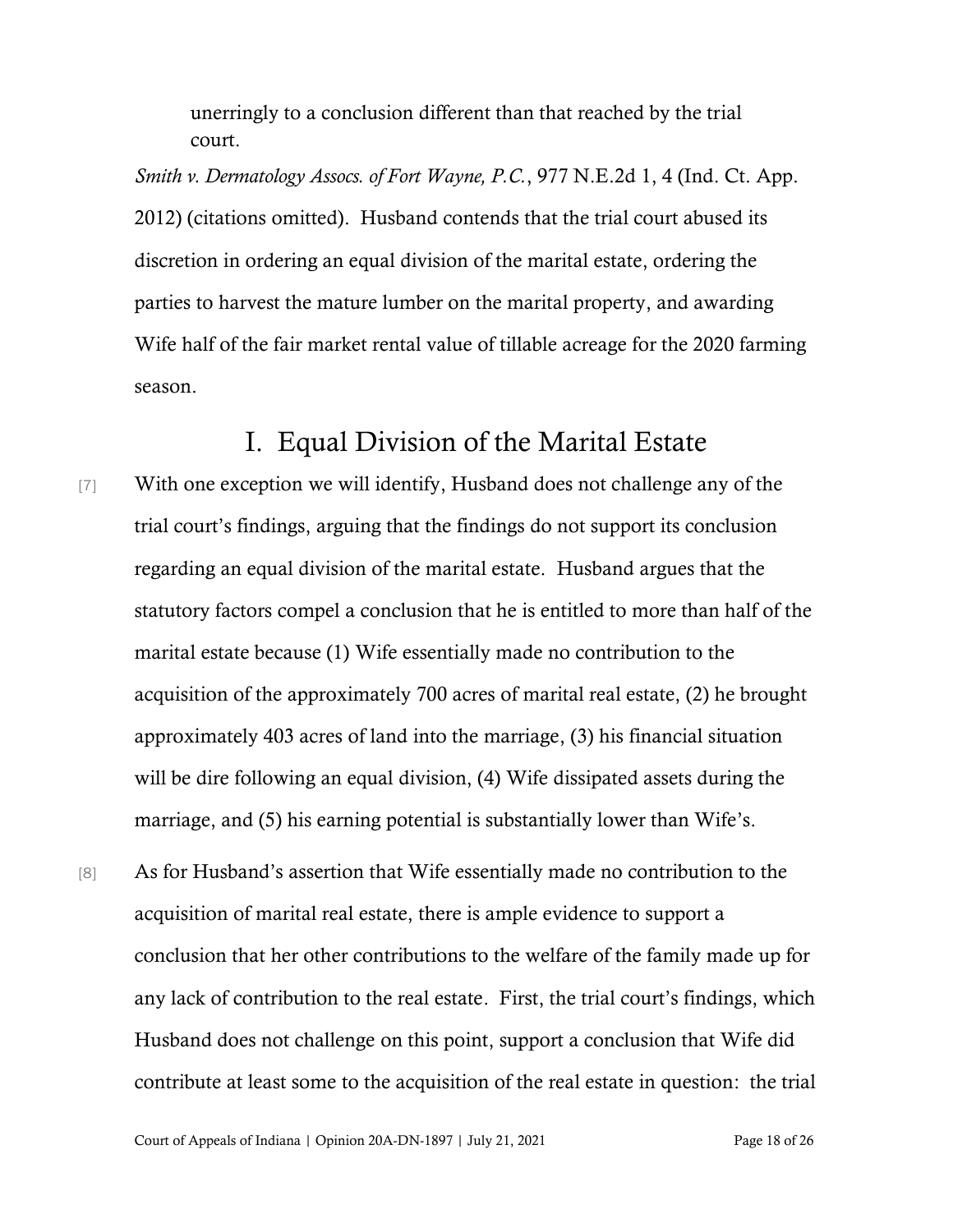court found that "the parties" paid for most of the real estate in the marital estate, including approximately 240 acres from Bunzendahl, eighty-seven acres from Husband's parents, and an approximately seventy-three acre tract, for approximately 400 acres in all. Appellant's App. Vol. II pp. 15–16.

- [9] In addition, even if we assume that Wife made no contributions toward acquiring the real estate, there is evidence that she made many other contributions over the years, financial and otherwise. The trial court found that Wife worked full-time throughout the twenty-seven-year marriage, had several part-time jobs, and contributed labor to Husband's farming and excavating businesses. The trial court found that, during the marriage, Wife earned approximately \$646,000 in W-2 income, cashed in approximately \$136,100.00 in retirement savings, and received approximately \$35,500.00 in unemployment benefits. In contrast, the trial court found that Husband's farming lost over \$275,000.00 during the marriage, while the excavating business generated \$68,500.00 in profit.
- [10] Moreover, Wife deposited all of her income into a joint account from which bills for utilities, the water softener, telephone, groceries, cleaning supplies, toiletries, household expenses, and other necessities were paid. The children's lunch money and extra-curricular expenses; the family's clothing, shoes, and day-to-day necessities; the gas and insurance for personal vehicles; the majority of all the family's Christmas, Easter, and birthday gifts; the furniture, curtains, appliances and household items were mostly, if not entirely, paid for with funds from the joint account. Wife also made substantial improvements to the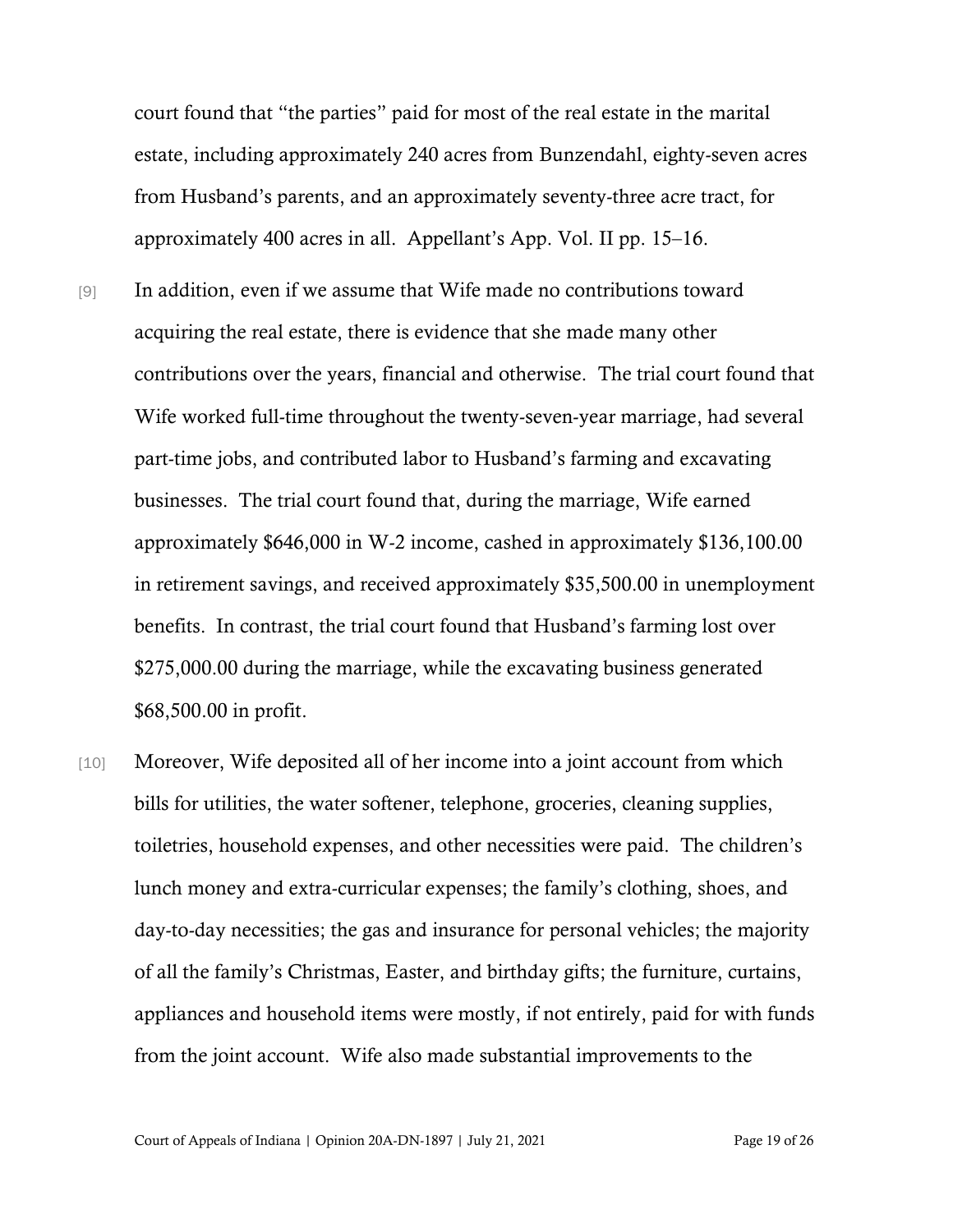marital residence during the marriage, including replacing the roof, siding, windows, dry wall, ceilings, flooring, and doors, along with repainting the entire house and purchasing a corn stove to save on utilities, all of which were financed by the joint account. Wife provided the family with health insurance throughout the marriage. Finally, Wife made substantial non-monetary contributions, as she was primarily responsible for cleaning, cooking, laundry, gardening and upkeep of the marital residence, as well as caring for and transporting the parties' minor children to and from activities. In the end, even if we assume that Husband purchased the real estate in question without financial help from Wife, her other contributions during the marriage more than made up for that.

- [11] Husband also contends that the amount of real estate he brought into the marriage and was given during the marriage indicates that an unequal division is warranted. As mentioned, however, the record supports findings that Wife assisted in at least partially paying for most of the land Husband brought into the marriage, in addition to all of her other contributions to the household. It was within the trial court's discretion to conclude that Wife's contributions balanced out the 196 acres Husband received from his parents during the marriage.
- [12] Husband also argues that his economic circumstances will be dire as a result of the unequal division. Husband notes that Wife is receiving approximately \$1,100,000.00 in real estate and an equalization payment while continuing to collect a paycheck. Husband claims in his brief—without citing to anything in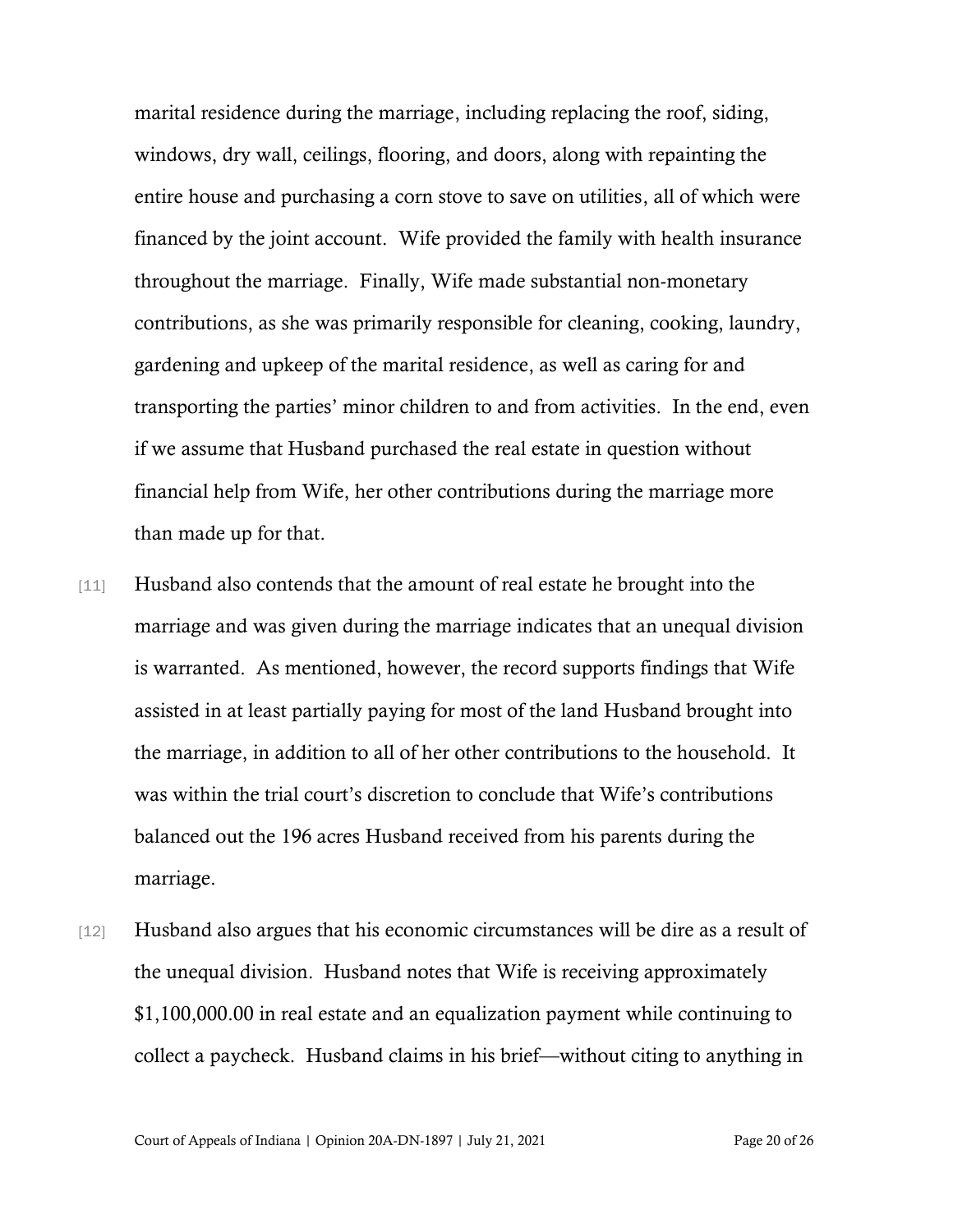the record—that he will have to liquidate some of his real estate and/or personal property in order to make the equalization payment. First, assertions in the brief are not evidence. Second, Husband's argument fails to take into account that the estate was divided evenly, with him receiving at least \$1,100,000.00 in real property, as well as personal property and cash totaling approximately \$132,000.00. Even if Husband will need to sell off some of the real estate or personal property in order to raise the money for the equalization payment, we are not prepared to say that his economic circumstances, without more than he brings forward, can fairly be described as dire.

[13] Husband also characterizes Wife's withdrawal of approximately \$136,000.00 of her retirement savings, beginning in 2008 and ending at some point before 2015, as dissipation, pointing to the following passages of testimony:

> ANNE SANDERS: [A]nd that first uh withdrawal in 2008, do you[—]you don't recall how much it was, or do you approximately?

KATHY REVALEE: [A]pproximately \$80,000.

ANNE SANDERS: [S]o in 2008 you purchased \$80,000 in appliances and furniture?

KATHY REVALEE: [N]o I paid the mustang off. That was about \$24,000.

ANNE SANDERS: [O]k and what happened to the other \$56,000?

KATHY REVALEE: [T]hat long ago, I do not remember.

Tr. Vol. VII p. 202.

# [14] Regarding a later withdrawal of approximately \$56,000.00, the following exchange occurred: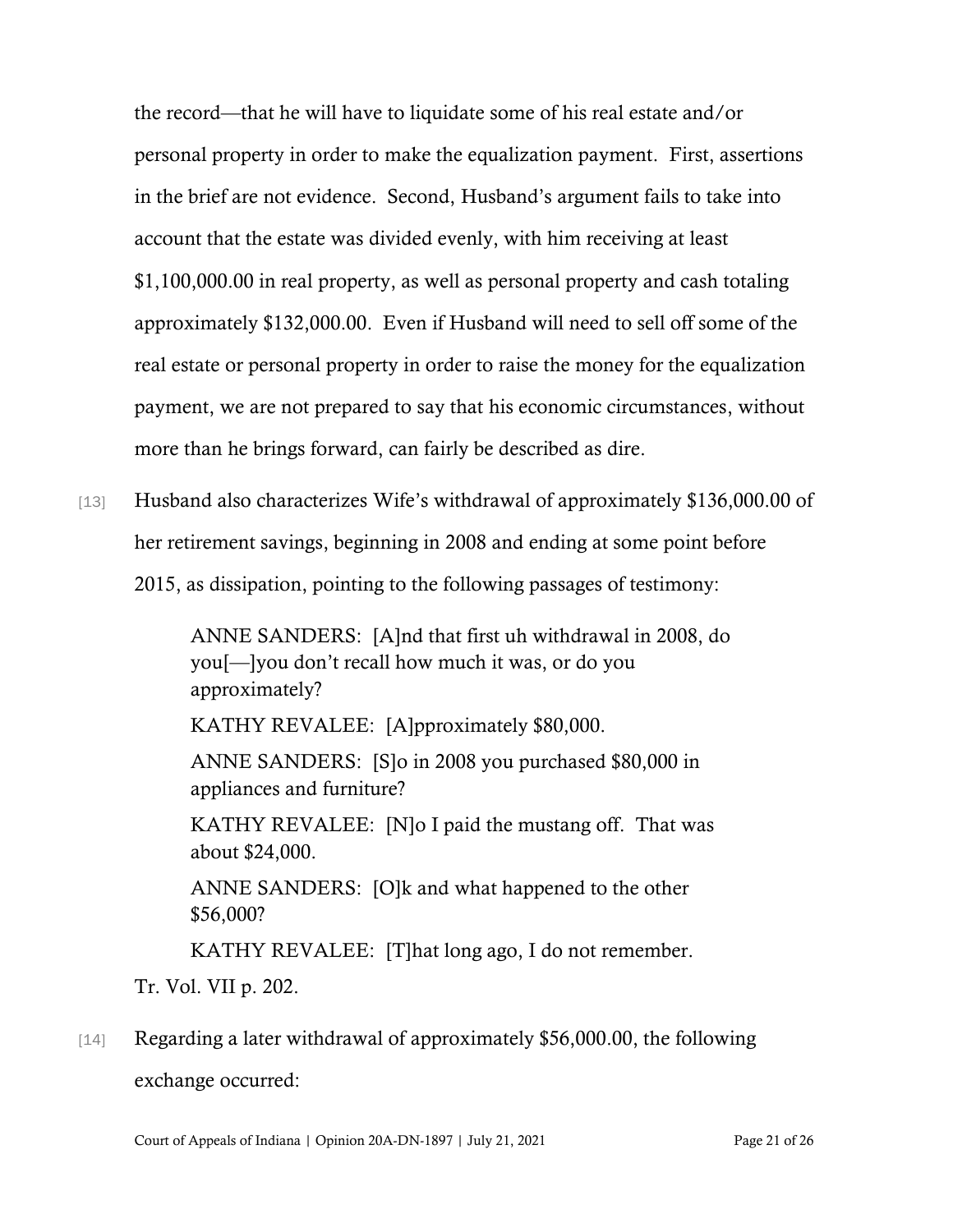ANNE SANDERS: [S]o other than maybe buying some used cars you do not know where the remainder of that \$40,000 or approximately \$56,000 was specifically used?

KATHY REVALEE: [N]o because a lot of it was just taken out maybe \$1,500 of it, you know a little bit at a time. So it was just, it's expensive to raise kids.

ANNE SANDERS: [B]ut at this point in your marriage your kids were adults[.]

KATHY REVALEE: [Y]es but you always help your children.

Tr. Vol. VII p. 205.

- [15] Despite the above, the record as a whole does not establish that the trial court abused its discretion in failing to find that Wife engaged in dissipation of marital assets. First, Wife testified that the withdrawn money "went into the marriage. Into the farm, the house[.]" and that "it had to go into the marriage because I don't blow a lot of money. I don't. I didn't stash it back. I don't take elaborate vacations." Tr. Vol. VII pp. 202, 203. Moreover, when asked about the later withdrawal of approximately \$56,000.00, Wife testified that around \$10,000.00 went to new siding and that the rest could have been used to buy a vehicle, was used for other home improvements, and was given to the children and that her largest extravagance was an annual vacation that cost her approximately \$1000.00 each year. Finally, when asked if she had any money stashed anywhere, Wife testified, "[N]o. [A]bsolutely not." Tr. Vol. VII p. 225. The record supports the trial court's conclusion that no dissipation occurred.
- [16] Finally, Husband contends that Wife's greater earning potential weighs in favor of an unequal division. Husband claims that the trial court's division of the

Court of Appeals of Indiana | Opinion 20A-DN-1897 | July 21, 2021 Page 22 of 26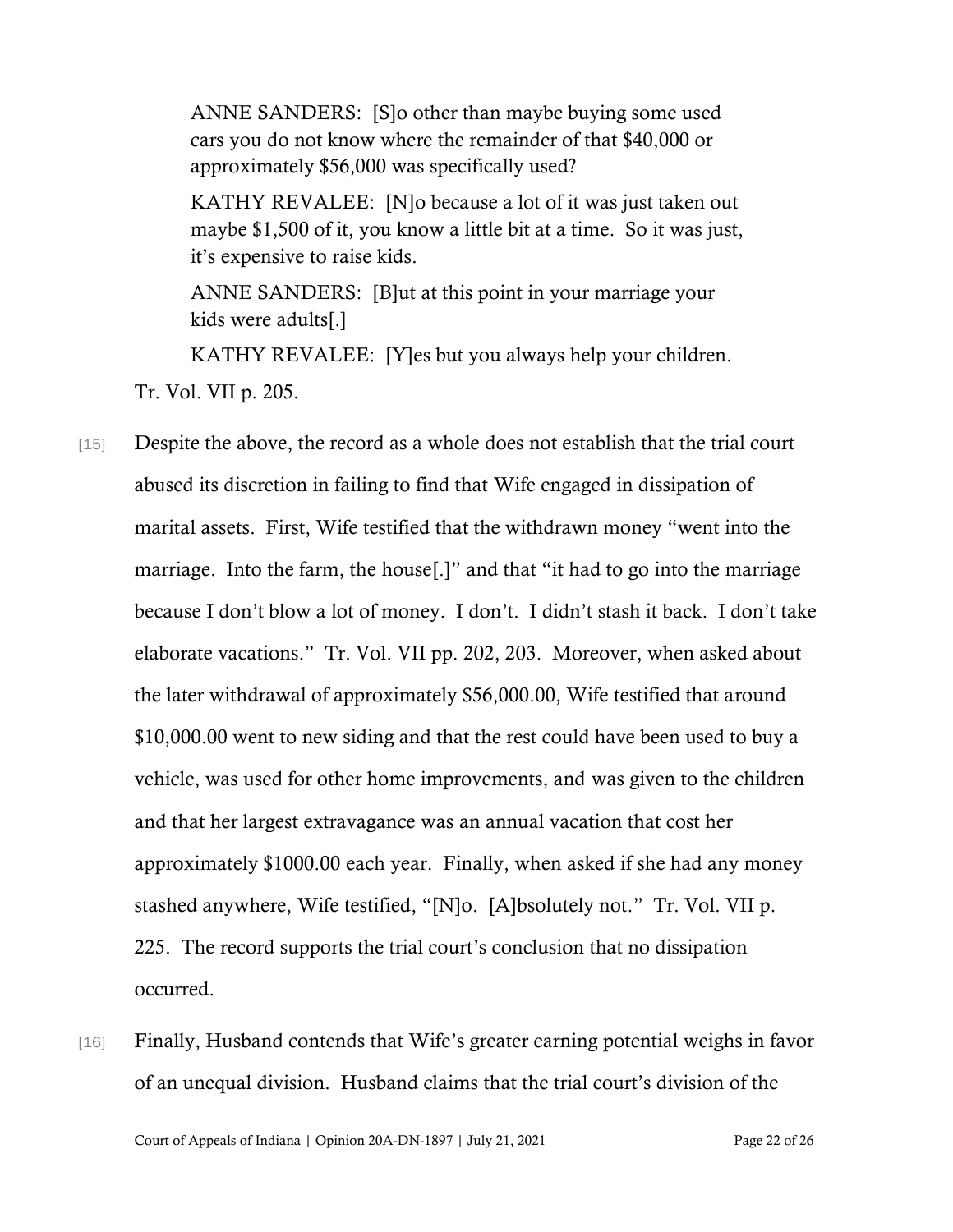marital estate will affect his ability to earn money farming and points out that Wife is working and collecting a pension. As for Husband's claim that the trial court's division of the marital real estate will deprive him of tillable land, he points to no testimony supporting this or shedding any light on how much of the tillable land might be on the parcel awarded to Wife. While it is true that Wife continues to work while also drawing a pension of \$345.15 per month, the trial court awarded Husband half of that pension, and Husband neglects to mention that he is receiving approximately \$1900.00 per month in Social Security benefits. Given the trial court's finding that Wife is bringing home between \$200.00 and \$500.00 per week from her job, it is entirely possible that Husband will be taking in more money that Wife in most months. Husband has failed to establish that a disparity in earning potential favors an unequal division of the marital estate. Keeping in mind our very deferential standard of review in such matters, Husband has failed to establish that the trial court abused its discretion in ordering an equal division of the marital estate.

## II. Harvest of Timber

[17] Husband contends that the trial court abused its discretion in ordering that the timber on the marital real estate be harvested, with the proceeds divided equally between the parties, claiming that it will result in an unequal division of the marital estate. Indiana Code section 31-15-7-4(b)(3) provides that in a dissolution case, the trial court shall divide the property in a just a reasonable manner by, *inter alia*, "ordering the sale of the property under such conditions as the court prescribes and dividing the proceeds of the sale[.]" At the outset, it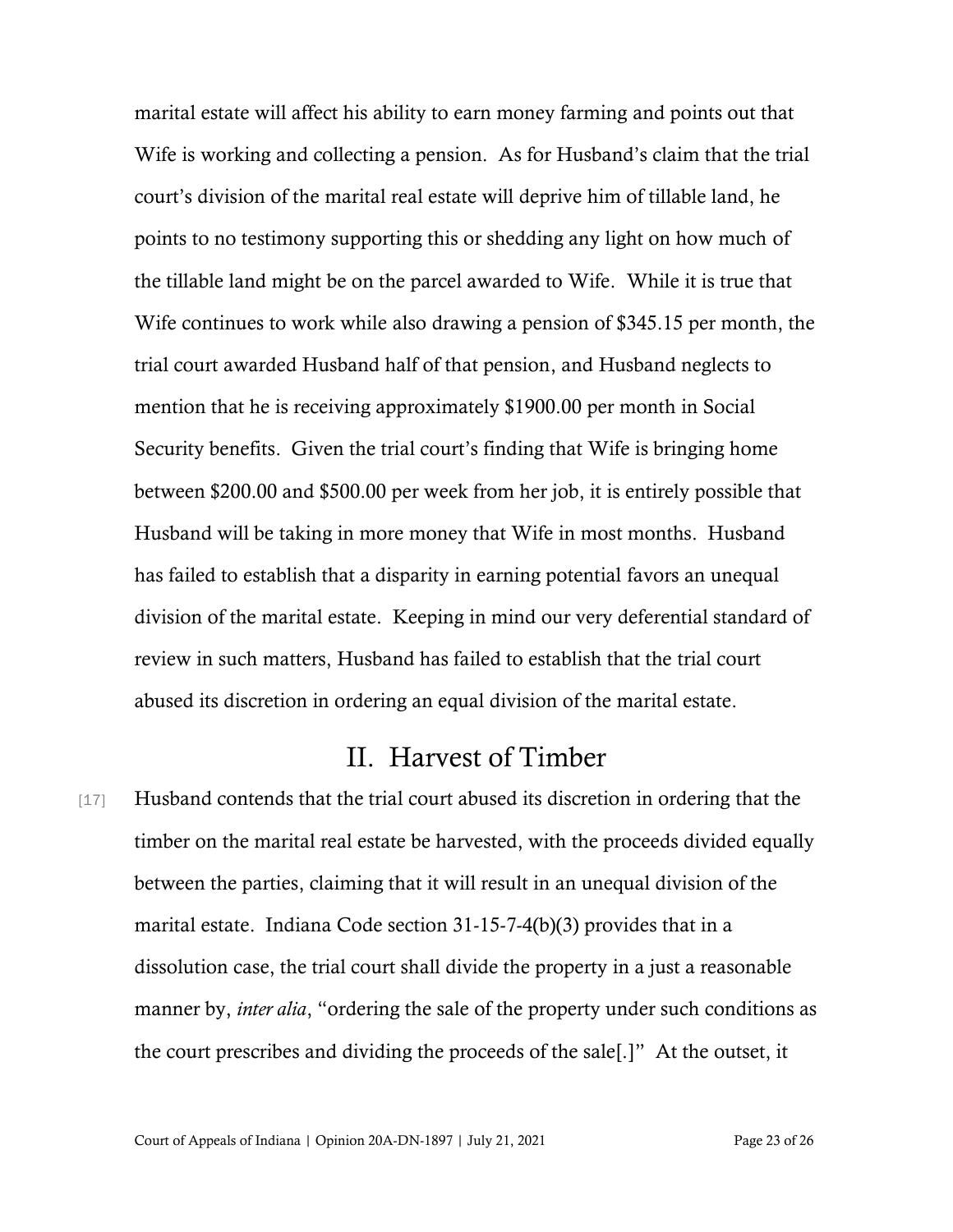should be recalled that such a sale will not take place in this case if "the parties are able to negotiate a fair division of the timber values without harvesting." Appellant's App. Vol. II p. 24. Even if we assume for the sake of this analysis that the parties are unable to negotiate a fair division of the timber, <sup>1</sup> we are unpersuaded by Husband's argument.

[18] Husband contends that ordering the harvest and sale of mature timber on the marital real estate is an improper "transformation of real property" not allowed by Indiana Code section 31-15-7-4 and that the trial court abused its discretion in failing to consider what the value of the real estate would be after harvesting. Appellant's Br. p. 21. Both of Husband's arguments, however, are premised on the notion that the trial court's valuation of the marital real estate includes the value of the timber, and, as Wife points out, the parties stipulated below that the harvestable timber on the marital real estate had its own value separate from that of the land. Because the timber was valued separately, the order to harvest and sell it neither "transforms" the real estate nor indicates that the trial court valued the real estate without regard to the effect that such a sale would have on its value. Husband has failed to establish an abuse of discretion in this regard.

<sup>&</sup>lt;sup>1</sup> It stands to reason that the party whose land has the least timber has a financial incentive to force a sale by preventing negotiations from succeeding, perhaps a strong incentive if the disparity is large. Husband, however, points to no evidence that the land awarded to him contains more timber than Wife's. In fact, Husband testified that most of the timber was on "probably the 73 acres[,]" which was a parcel the trial court awarded to Wife, seemingly giving *Husband* the incentive to prevent negotiations from succeeding and forcing a sale. Tr. Vol. VII p. 87.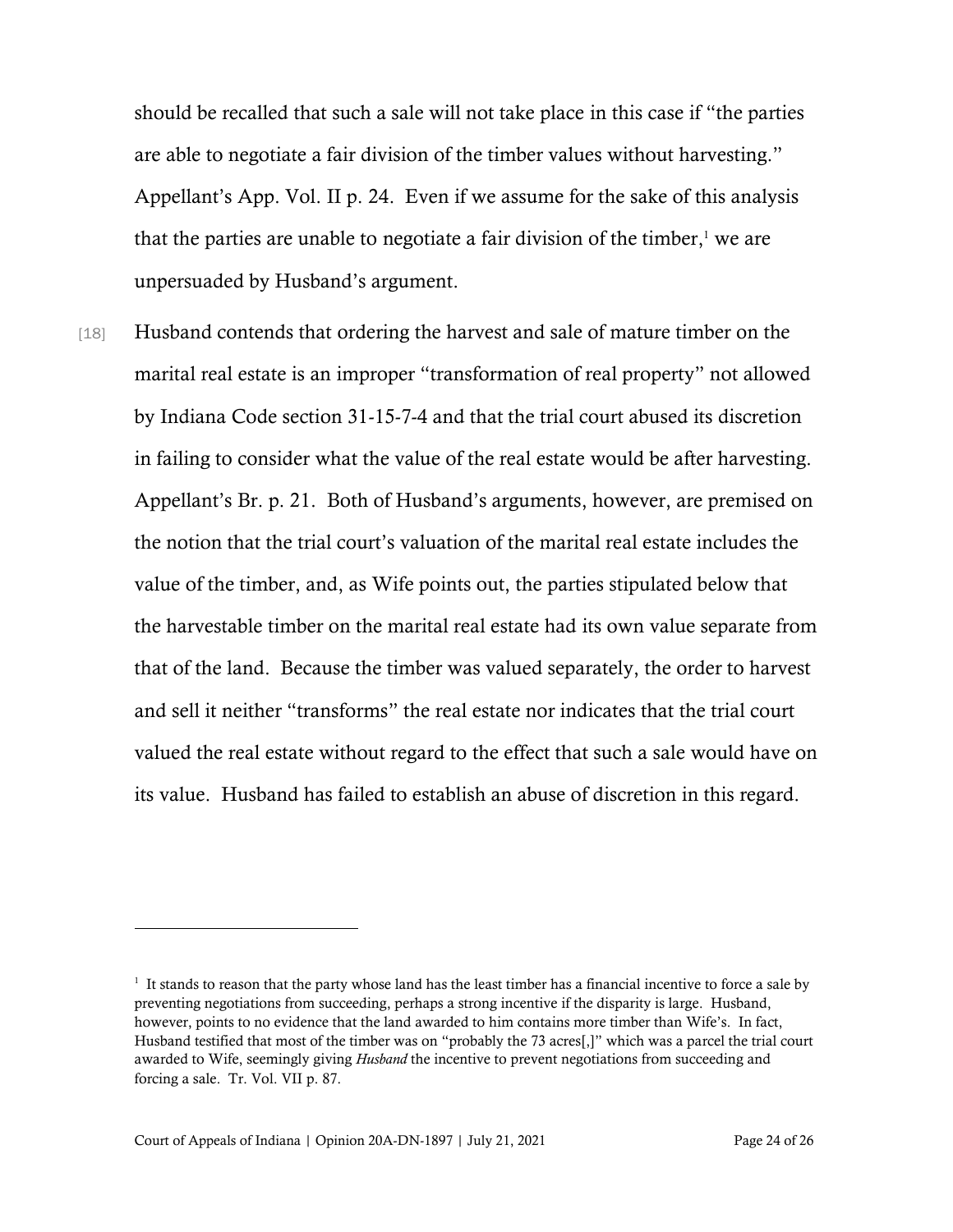## III. Rent for Tillable Land

[19] Husband contends that the trial court abused its discretion in ordering him to pay Wife half of the fair-market rent for the 211.34 acres tillable land on the marital estate for the year 2020, or \$20,575.03. Put another way, Husband argues that all of the income produced by the farm for that year should go to him, but that he should not have to pay rent for the half of the tillable acreage that belonged to Wife at the time. It should be noted that this case is different from the seemingly more common cases in which marital real estate produces income from rental to a third party. *See, e.g.*, *Fobar v. Vonderahe*, 771 N.E.2d 57, 60 (Ind. 2002) (treating rental income as marital property); *see also Smith v. Smith*, 854 N.E.2d 1, 6 (Ind. Ct. App. 2006) (concluding that income from rental of marital real estate was marital property to be divided). Consequently, those cases are of limited help to us. Here, the real estate produced income in 2020 entirely through one party's efforts and investment without the other's participation, so it hardly seems appropriate to divide the income evenly, and, indeed, Wife does not argue that she is entitled to any of the proceeds of Husband's farming. On the other hand, it seems just as inappropriate to allow Husband the use of Wife's share of the tillable acreage for free, when it is undisputed that it would have earned her almost \$21,000.00 had it been rented to a third party. Under the circumstances, allowing Husband to keep all of the proceeds of his farming operations in 2020 while paying Wife fair market rent for the use of her half of the farmland seems to be a just and reasonable solution. We conclude that the trial court did not abuse its discretion in this regard.